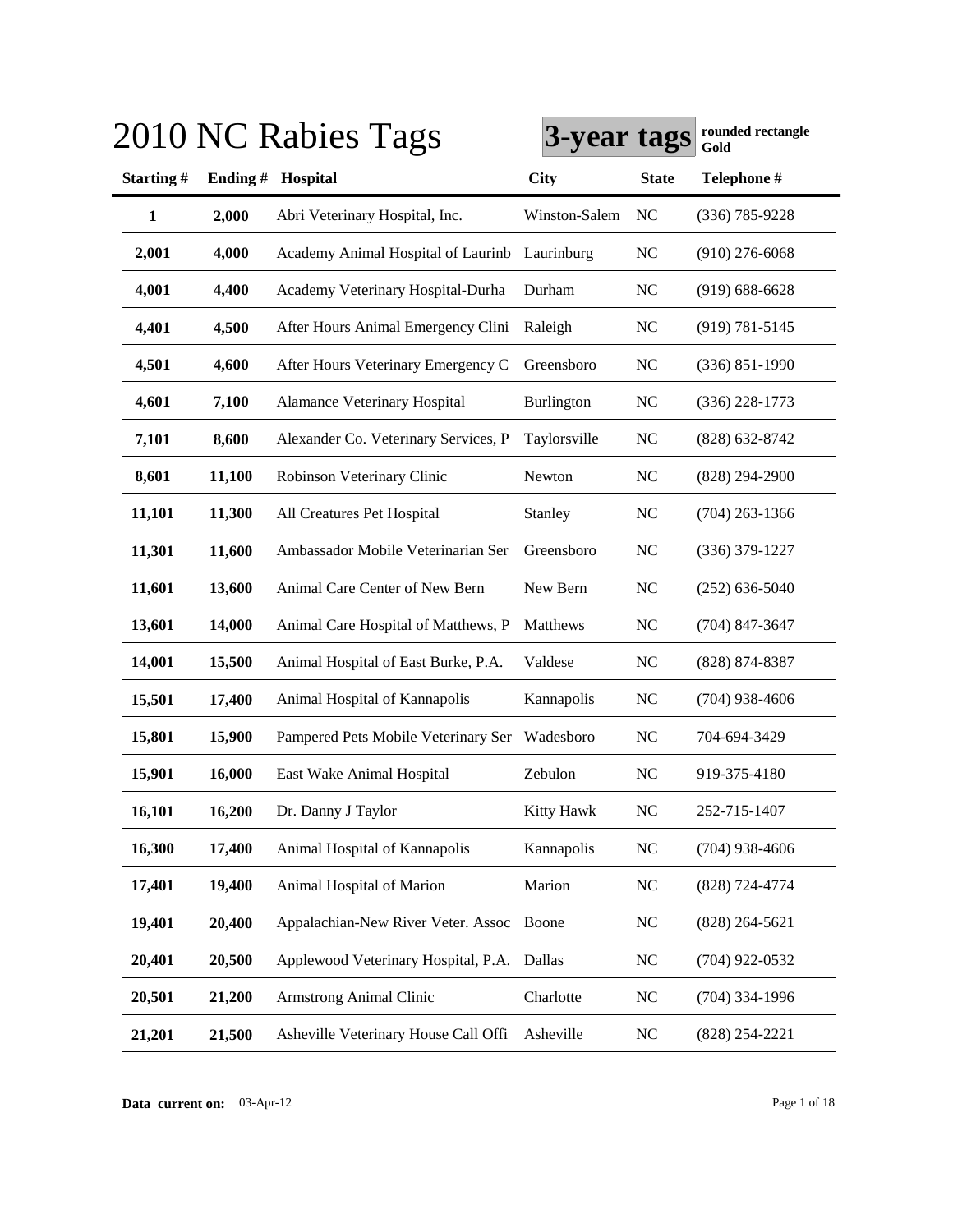|           |         | 2010 NC Rabies Tags                    | 3-year tags       |              | rounded rectangle<br>Gold |
|-----------|---------|----------------------------------------|-------------------|--------------|---------------------------|
| Starting# | Ending# | Hospital                               | <b>City</b>       | <b>State</b> | Telephone #               |
| 21,501    | 23,700  | <b>Bayleaf Veterinary Hospital</b>     | Raleigh           | <b>NC</b>    | $(919)$ 848-1926          |
| 23,701    | 23,900  | <b>Berkeley Veterinary Clinic</b>      | Goldsboro         | <b>NC</b>    | $(919)$ 778-5398          |
| 23,901    | 24,200  | Blue Ridge Veterinary Clinic           | <b>Banner Elk</b> | <b>NC</b>    | $(828)$ 963-6641          |
| 24,201    | 25,000  | <b>Boulevard Animal Hospital</b>       | Raleigh           | <b>NC</b>    | $(919)$ 828-7468          |
| 25,001    | 26,800  | Bowman Animal Clinic, Inc.             | Raleigh           | NC           | $(919)$ 847-6216          |
| 26,801    | 27,800  | Brookwood Veterinary Clinic, P.A.      | Raleigh           | NC           | $(919)$ 779-2940          |
| 27,801    | 28,300  | <b>Burke Animal Clinic</b>             | Morganton         | <b>NC</b>    | $(828)$ 437-0481          |
| 28,301    | 29,100  | <b>Burlington Road Animal Hospital</b> | Greensboro        | NC           | $(336)$ 375-3939          |
| 29,101    | 29,300  | <b>Butner Veterinary Clinic</b>        | <b>Butner</b>     | <b>NC</b>    | $(919) 575 - 6210$        |
| 29,301    | 29,500  | Carolina Cat Clinic                    | Gastonia          | <b>NC</b>    | $(704)$ 865-5554          |
| 29,501    | 30,500  | Carrboro Plaza Veterinary Clinic, PA   | Carrboro          | <b>NC</b>    | $(919)$ 929-0031          |
| 30,501    | 31,200  | Cary Veterinary Hospital               | Cary              | <b>NC</b>    | $(919)$ 469-0947          |
| 31,201    | 33,200  | <b>Caswell Veterinary Service</b>      | Yanceyville       | <b>NC</b>    | $(336) 694 - 6321$        |
| 33,201    | 33,600  | Catawba Heights Animal Hospital        | Belmont           | <b>NC</b>    | $(704)$ 827-0616          |
| 33,601    | 34,300  | <b>Central Animal Hospital</b>         | Fayetteville      | <b>NC</b>    | $(910)$ 484-5104          |
| 34,301    | 35,000  | Chatham Animal Hospital, Inc.          | Cary              | <b>NC</b>    | $(919)$ 469-8114          |
| 35,001    | 36,700  | Clear Creek Animal Hospital, P.A.      | Charlotte         | <b>NC</b>    | $(704)$ 537-8405          |
| 36,701    | 37,600  | Companion Animal Hospital, Inc.        | Shallotte         | NC           | $(910)$ 754-7282          |
| 37,601    | 38,600  | Countryside Pet Hospital               | Conover           | ${\rm NC}$   | $(828)$ 465-7387          |
| 38,601    | 39,600  | Craven Animal Hospital, P.A.           | New Bern          | $\rm NC$     | $(252)$ 637-4541          |
| 39,601    | 39,900  | Crossroads Animal Hospital, P.A.       | Dallas            | NC           | $(704)$ 922-7607          |
| 39,901    | 40,100  | Dickson Animal Clinic, P.A.            | Gastonia          | NC           | $(704)$ 824-9160          |
| 40,101    | 40,500  | Dixie Trail Animal Clinic, Inc.        | Raleigh           | <b>NC</b>    | $(919) 781 - 5977$        |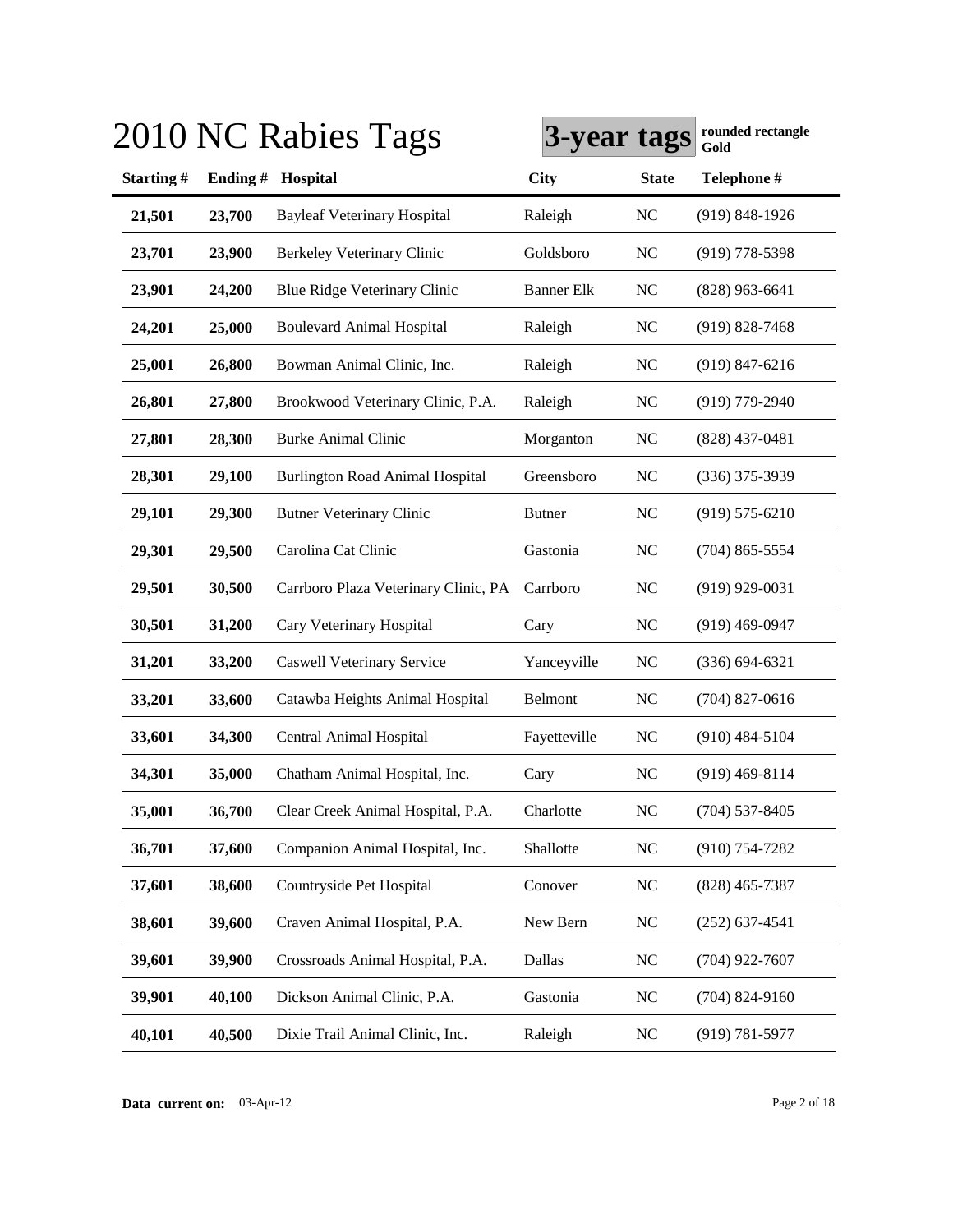|           |         | 2010 NC Rabies Tags                        | 3-year tags          |              | rounded rectangle<br>Gold |
|-----------|---------|--------------------------------------------|----------------------|--------------|---------------------------|
| Starting# | Ending# | Hospital                                   | <b>City</b>          | <b>State</b> | Telephone #               |
| 40,501    | 41,100  | Fairview Animal Hospital, P.A.             | Fairview             | <b>NC</b>    | $(828)$ 628-3557          |
| 41,101    | 42,100  | Falconbridge Animal Hospital               | Chapel Hill          | <b>NC</b>    | $(919)$ 403-5591          |
| 42,101    | 46,100  | Foster Animal Hospital, P.A.               | Concord              | <b>NC</b>    | $(704) 786 - 0104$        |
| 46,101    | 46,700  | Four Paws Animal Clinic, Inc.              | Chapel Hill          | <b>NC</b>    | $(919)$ 942-1788          |
| 46,701    | 52,700  | <b>Fuquay Veterinary Hospital</b>          | Fuquay-Varina        | <b>NC</b>    | $(919) 552 - 7200$        |
| 52,701    | 53,000  | Gandy Animal Hospital                      | Rockingham           | NC           | $(910)$ 997-2518          |
| 53,001    | 53,900  | Garner Animal Hospital                     | Garner               | NC           | $(919) 772 - 0404$        |
| 53,901    | 54,100  | Gaston Veterinary Hospital Assoc.          | Gastonia             | <b>NC</b>    | $(704)$ 864-5739          |
| 54,101    | 55,300  | Care First Animal Hospital at Glenwo       | Raleigh              | <b>NC</b>    | $(919) 783 - 7387$        |
| 55,301    | 56,800  | Havelock Animal Hospital, Inc.             | Havelock             | <b>NC</b>    | $(252)$ 447-7119          |
| 56,801    | 58,300  | Hayes Barton Animal Hospital               | Raleigh              | <b>NC</b>    | $(919)$ 833-2666          |
| 58,301    | 58,700  | Hemlock Bluffs Animal Hospital             | <b>Holly Springs</b> | <b>NC</b>    | $(919)$ 362-1223          |
| 58,701    | 59,600  | Hickory Grove Animal Hospital              | Charlotte            | <b>NC</b>    | $(704)$ 563-5858          |
| 59,601    | 60,600  | Highlands-Cashiers Animal Clinic           | Highlands            | <b>NC</b>    | $(828) 526 - 5206$        |
| 60,601    | 62,100  | Hillsborough Veterinary Clinic             | Hillsborough         | <b>NC</b>    | $(919) 732 - 9969$        |
| 62,101    | 62,300  | House Call Practice For Pets               | Raleigh              | <b>NC</b>    | $(919) 874 - 7406$        |
| 62,301    | 62,800  | Humane Society Spay/Neuter                 | Charlotte            | <b>NC</b>    | $(704)$ 333-4130          |
| 62,801    | 64,300  | Indian Trail Animal Hospital               | <b>Indian Trail</b>  | <b>NC</b>    | $(704)$ 821-7040          |
| 64,301    | 64,400  | <b>Institute Mobile Veterinary Service</b> | La Grange            | <b>NC</b>    | $(252) 566 - 5041$        |
| 64,401    | 65,400  | Johnston Animal Hospital PC                | Smithfield           | $\rm NC$     | $(919)$ 934-3511          |
| 65,401    | 66,300  | Lake Pine Animal Hospital                  | Apex                 | NC           | $(919)$ 380-1157          |
| 66,301    | 67,300  | Lannon's Animal Hospital                   | Elizabeth City       | <b>NC</b>    | $(252)$ 335-7708          |
| 67,301    | 67,400  | Large Animal Medicine and Surgery,         | Salisbury            | $\rm NC$     | $(704)$ 637-0546          |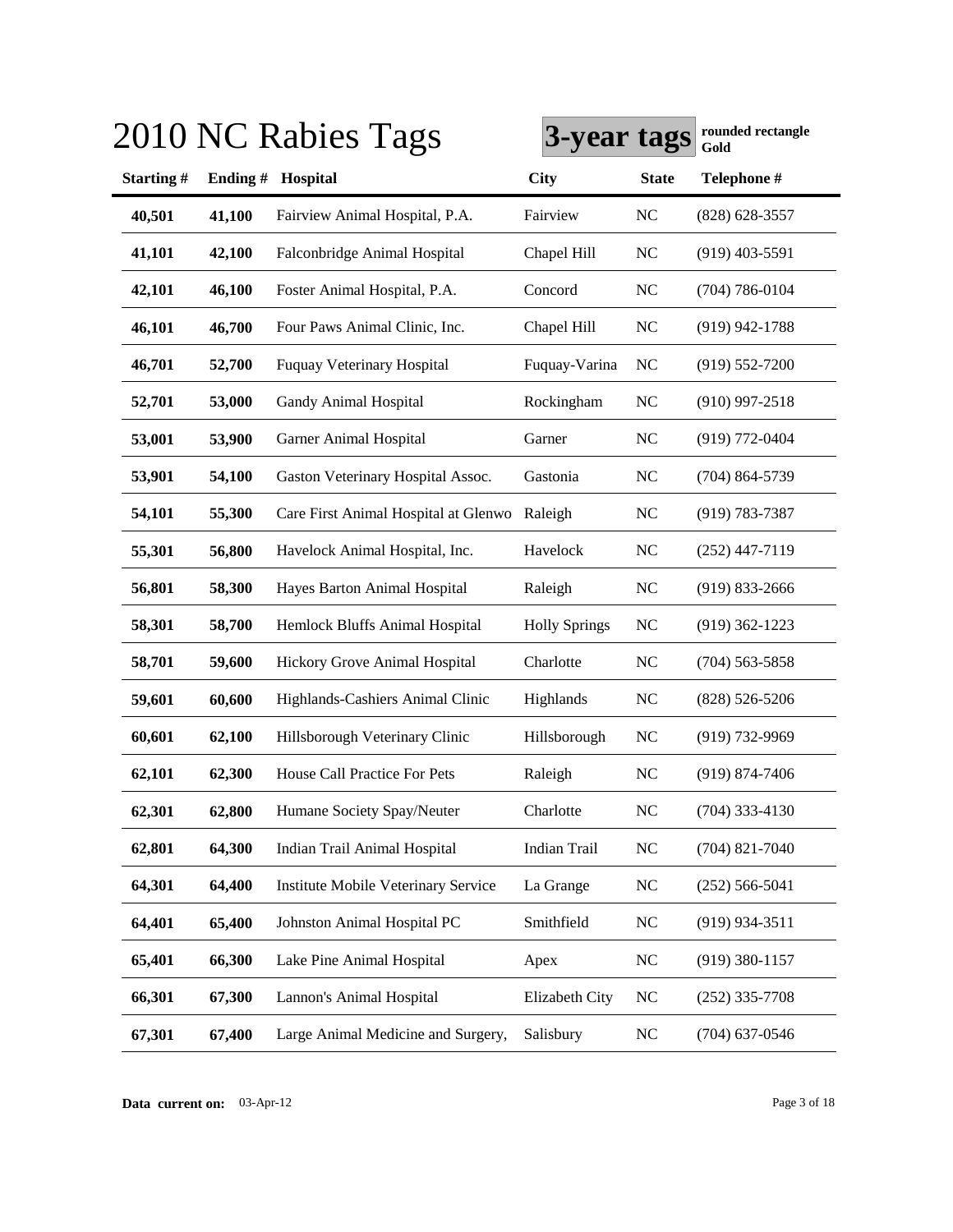|           |         | 2010 NC Rabies Tags                  | 3-year tags   |              | rounded rectangle<br>Gold |
|-----------|---------|--------------------------------------|---------------|--------------|---------------------------|
| Starting# | Ending# | Hospital                             | <b>City</b>   | <b>State</b> | Telephone #               |
| 67,401    | 68,200  | Legion Road Animal Clinic            | Chapel Hill   | <b>NC</b>    | $(919)$ 933-3331          |
| 68,201    | 70,000  | Lenoir Veterinary Hospital           | Lenoir        | <b>NC</b>    | $(828)$ 728-6713          |
| 70,001    | 71,200  | Lewis Veterinary Clinic, P.A.        | Stoneville    | <b>NC</b>    | $(336)$ 623-1953          |
| 71,201    | 71,400  | Lexington Large Animal Medicine &    | Lexington     | <b>NC</b>    | $(336)$ 787-4901          |
| 71,401    | 71,500  | Lineberger Veterinary Hospital       | Gastonia      | <b>NC</b>    | $(704)$ 824-8451          |
| 71,501    | 71,600  | <b>Livestock Veterinary Services</b> | Kinston       | NC           | $(252)$ 527-4960          |
| 71,601    | 73,600  | Long Animal Hospital                 | Charlotte     | <b>NC</b>    | $(704)$ 523-2996          |
| 73,601    | 73,700  | Maiden Equine Hospital               | Maiden        | NC           | $(828)$ 428-8093          |
| 73,701    | 76,400  | <b>Matthews Animal Clinic</b>        | Matthews      | <b>NC</b>    | $(704)$ 847-9856          |
| 76,401    | 77,900  | Mint Hill Animal Hospital, P.A.      | Mint Hill     | <b>NC</b>    | $(704)$ 545-3422          |
| 77,901    | 80,400  | Mooresville Animal Hospital, P.A.    | Mooresville   | <b>NC</b>    | $(704)$ 664-4087          |
| 80,401    | 80,900  | Morehead Animal Hospital, P.A.       | Morehead City | <b>NC</b>    | $(252)$ 726-0181          |
| 80,901    | 82,600  | Morganton Animal Clinic              | Morganton     | <b>NC</b>    | $(828)$ 433-9265          |
| 82,601    | 84,100  | Neuse Veterinary Clinic              | New Bern      | <b>NC</b>    | $(252)$ 637-7128          |
| 84,101    | 85,600  | Newton Veterinary Clinic             | Newton        | <b>NC</b>    | $(828)$ 464-5020          |
| 85,601    | 85,900  | Nicks Veterinary Hospital, P.A.      | Charlotte     | <b>NC</b>    | $(704)$ 523-8015          |
| 85,901    | 86,500  | North Wayne Animal Hospital          | Pikeville     | <b>NC</b>    | $(919)$ 242-6044          |
| 86,501    | 86,700  | O'Hara Veterinary Clinic             | Charlotte     | <b>NC</b>    | $(704)$ 372-2537          |
| 86,701    | 87,200  | Oak Grove Animal Hospital            | Durham        | NC           | $(919) 598 - 0001$        |
| 87,201    | 87,900  | Onslow Animal Hospital, Inc.         | Jacksonville  | $\rm NC$     | $(910)$ 347-1219          |
| 87,901    | 88,100  | Oriental Pet Clinic                  | Oriental      | $\rm NC$     | $(252)$ 249-2775          |
| 88,101    | 91,100  | Pamlico Animal Hospital              | Washington    | <b>NC</b>    | $(252)$ 946-2834          |
| 91,101    | 91,600  | Park Cedar Animal Hospital, P.A.     | Charlotte     | $\rm NC$     | $(704) 541 - 3022$        |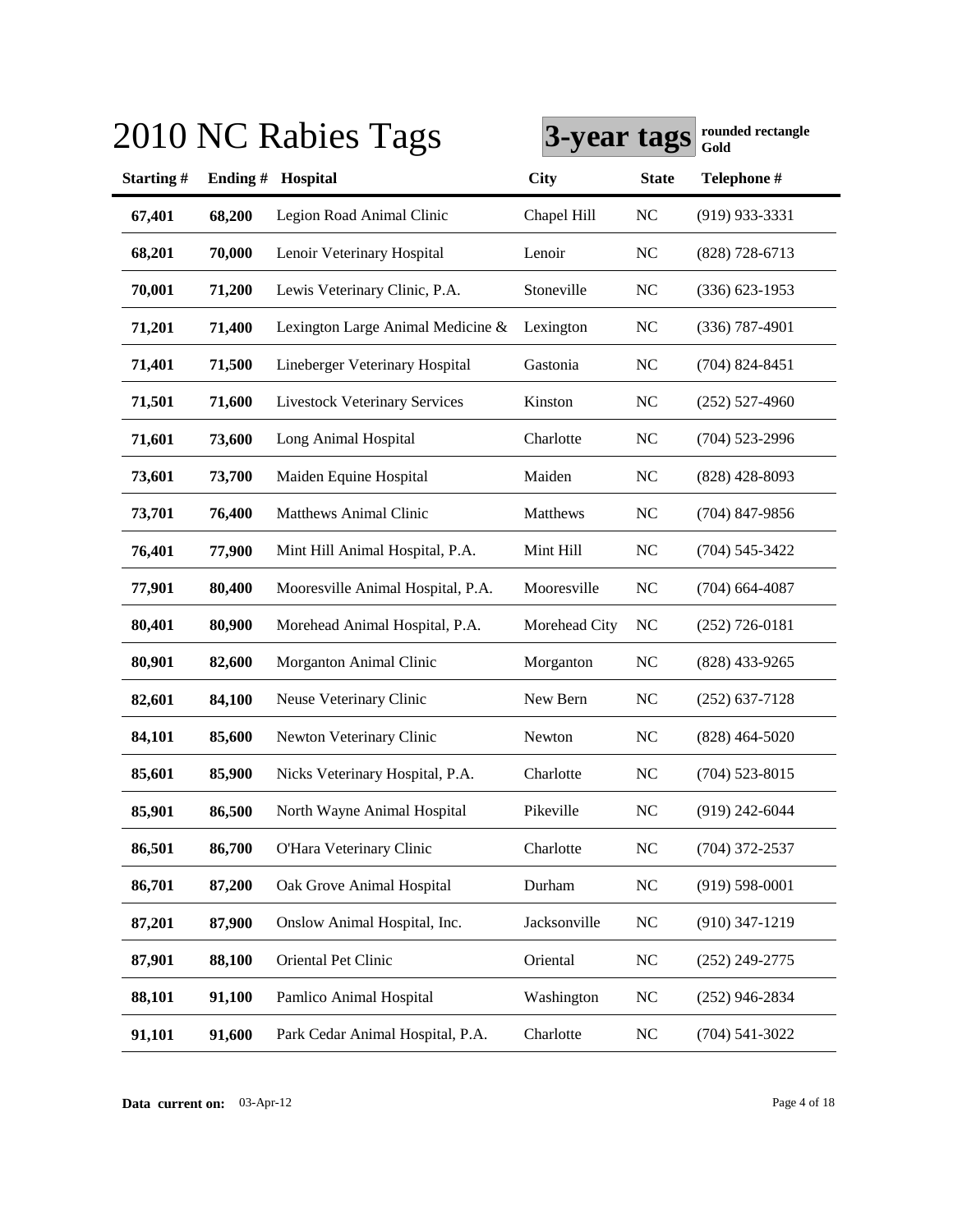|           |         | 2010 NC Rabies Tags                   | 3-year tags    |              | rounded rectangle<br>Gold |
|-----------|---------|---------------------------------------|----------------|--------------|---------------------------|
| Starting# | Ending# | Hospital                              | <b>City</b>    | <b>State</b> | Telephone #               |
| 91,601    | 92,600  | Parkwood Animal Hospital              | Durham         | <b>NC</b>    | $(919) 544 - 7711$        |
| 92,601    | 95,600  | Pasquotank Animal Hospital            | Elizabeth City | <b>NC</b>    | $(252)$ 264-3371          |
| 95,600    | 96,600  | Pembroke Veterinary Hospital          | Pembroke       | NC           | $(910)$ 521-3431          |
| 96,601    | 97,000  | Pet-Vet House Call Practice, PA       | Raleigh        | <b>NC</b>    | $(919) 676 - 3130$        |
| 97,001    | 97,100  | Pine Hollow Animal Hospital           | Warrenton      | <b>NC</b>    | $(252)$ 257-3833          |
| 97,101    | 97,400  | <b>Plantation Animal Hospital</b>     | Matthews       | NC           | $(704)$ 841-2225          |
| 97,401    | 98,900  | Port City Animal Hospital             | Wilmington     | <b>NC</b>    | 910-452-4093              |
| 98,901    | 100,900 | Bahama Road Veterinary Hospital       | <b>Bahama</b>  | NC           | $(919)$ 471-4103          |
| 100,901   | 102,300 | Redwood Animal Hospital               | Asheville      | <b>NC</b>    | $(828)$ 298-1846          |
| 102,301   | 102,700 | Rocky Creek Veterinary Service, P.A   | Olin           | <b>NC</b>    | $(704)$ 546-2210          |
| 102,701   | 105,700 | Rowan Animal Clinic                   | Salisbury      | <b>NC</b>    | $(704)$ 636-3408          |
| 105,701   | 106,200 | Compassionate Care Veterinary Hosp    | Charlotte      | <b>NC</b>    | $(704)$ 847-4796          |
| 106,201   | 107,700 | Sharon Lakes Animal Hospital, P.A.    | Charlotte      | <b>NC</b>    | $(704)$ 552-0647          |
| 107,701   | 108,600 | Six Forks Animal Hospital             | Raleigh        | <b>NC</b>    | $(919)$ 847-5854          |
| 108,601   | 111,100 | Southeastern Veterinary Hospital, P.  | Lumberton      | <b>NC</b>    | $(910)$ 739-9411          |
| 111,101   | 111,200 | Statesville Bovine & Equine Clinic    | Statesville    | <b>NC</b>    | $(704)$ 873-1743          |
| 111,201   | 112,700 | Steele Creek Animal Hospital, Inc.    | Charlotte      | <b>NC</b>    | $(704)$ 588-4400          |
| 112,701   | 113,700 | Tar River Animal Hospital             | Washington     | <b>NC</b>    | $(252)$ 946-2417          |
| 113,701   | 115,700 | Tar River Veterinary Hospital         | Franklinton    | $\rm NC$     | $(919)$ 494-5500          |
| 115,701   | 116,000 | The Carolinas Animal Hospital & De    | Charlotte      | $\rm NC$     | $(704) 588 - 9788$        |
| 116,001   | 118,000 | Thomasville Veterinary Hospital, P.A. | Thomasville    | $\rm NC$     | $(336)$ 475-9119          |
| 118,001   | 119,000 | Timberlyne Animal Clinic, Inc.        | Chapel Hill    | <b>NC</b>    | $(919)$ 968-3047          |
| 119,001   | 120,000 | <b>Topsail Animal Hospital</b>        | Hampstead      | <b>NC</b>    | $(910)$ 270-4401          |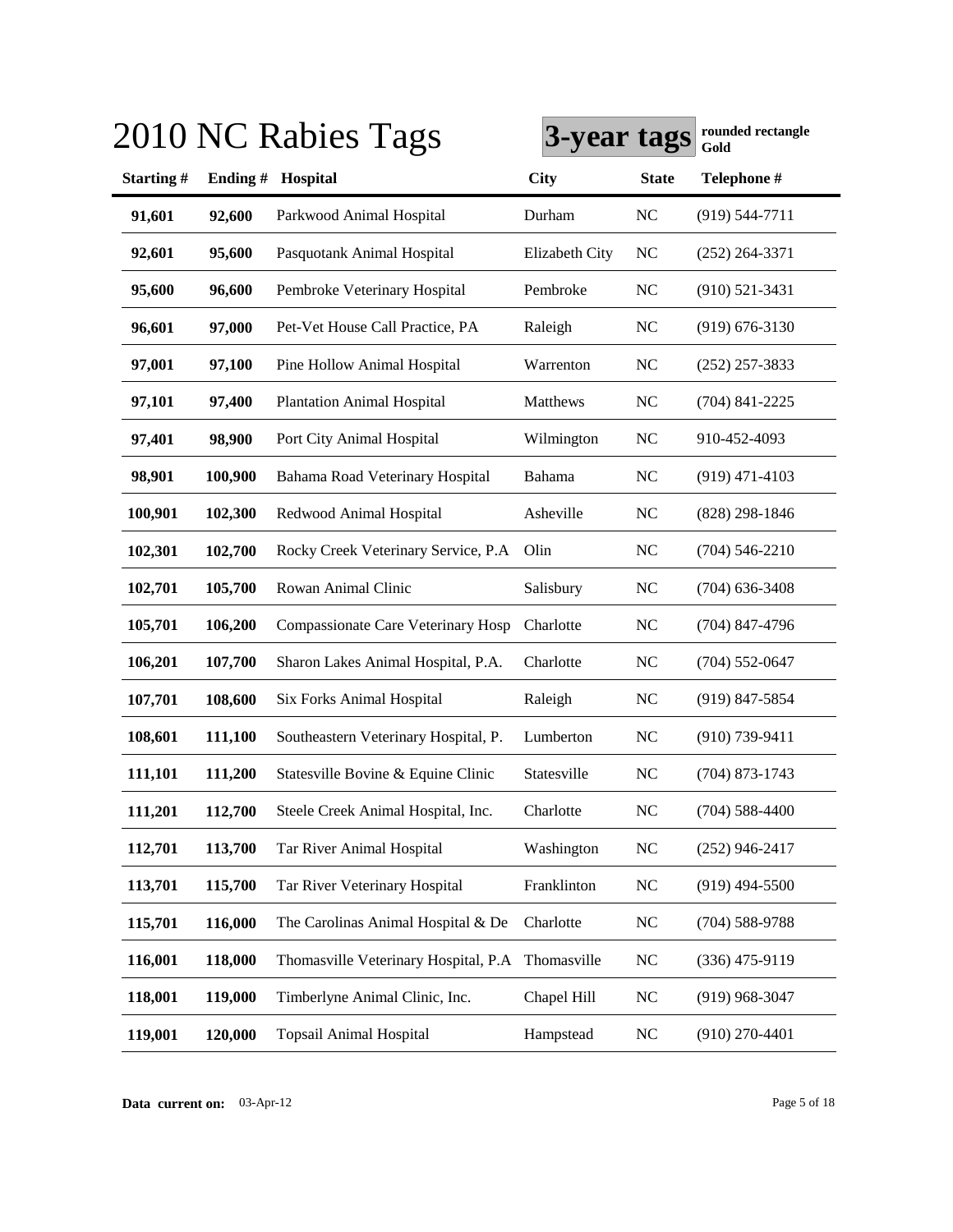|           |         | 2010 NC Rabies Tags                      | 3-year tags        |              | rounded rectangle<br>Gold |
|-----------|---------|------------------------------------------|--------------------|--------------|---------------------------|
| Starting# | Ending# | Hospital                                 | <b>City</b>        | <b>State</b> | Telephone #               |
| 120,001   | 120,600 | Veterinary House Calls of Hickory        | Hickory            | <b>NC</b>    | (828) 345-1998            |
| 120,601   | 122,600 | Viewmont Animal Clinic                   | Hickory            | <b>NC</b>    | (828) 328-2448            |
| 122,601   | 124,600 | Wake Forest Animal Hospital              | <b>Wake Forest</b> | <b>NC</b>    | $(919) 556 - 1000$        |
| 124,601   | 125,400 | Watauga Veterinary Hospital              | Boone              | <b>NC</b>    | $(828)$ 297-3300          |
| 125,401   | 127,400 | Waxhaw Animal Hospital                   | Waxhaw             | <b>NC</b>    | $(704)$ 843-2269          |
| 127,401   | 127,900 | Weaverville Animal Clinic                | Weaverville        | <b>NC</b>    | $(828)$ 658-2431          |
| 127,901   | 128,300 | Westside Animal Hospital                 | Durham             | <b>NC</b>    | $(919)$ 383-5578          |
| 128,301   | 128,400 | Wilkinson Animal Hospital, P.A.          | Gastonia           | NC           | $(704)$ 824-9876          |
| 128,401   | 129,900 | Timbercreek Veterinary Hospital          | Jonesville         | <b>NC</b>    | $(336) 526 - 6013$        |
| 129,901   | 130,000 | Veterinary Spec Hospital of the Carol    | Cary               | <b>NC</b>    | $(919)$ 233-4911          |
| 130,001   | 131,000 | Leonard-Sykes Hospital For Pets          | Wilmington         | <b>NC</b>    | $(910) 791 - 8426$        |
| 131,001   | 132,600 | <b>Atrium Animal Hospital</b>            | Charlotte          | <b>NC</b>    | $(704) 542 - 2000$        |
| 132,601   | 133,600 | Hight Veterinary Hospital, P.A.          | Charlotte          | <b>NC</b>    | $(704)$ 595-9377          |
| 133,601   | 134,200 | <b>Creature Comforts Animal Hospital</b> | Cary               | <b>NC</b>    | $(919)$ 387-3435          |
| 134,201   | 134,800 | <b>Wellington Animal Hospital</b>        | Cary               | <b>NC</b>    | $(919) 851 - 7475$        |
| 134,801   | 135,700 | Durant Road Animal Hospital & Ken        | Raleigh            | <b>NC</b>    | $(919)$ 847-5533          |
| 135,701   | 135,800 | Bar None Mobile Veterinary Services      | Clayton            | <b>NC</b>    | (919) 772-9400            |
| 135,801   | 136,000 | Flat River Veterinary Hospital           | Rougemont          | <b>NC</b>    | $(919)$ 477-4210          |
| 136,001   | 137,000 | Little Mountain Veterinary Clinic        | Denver             | <b>NC</b>    | $(704)$ 489-2444          |
| 137,001   | 137,100 | NCSU, CVM, Lab Animal Resources          | Raleigh            | <b>NC</b>    | $(919) 513 - 6280$        |
| 137,101   | 137,600 | Animal Kingdom Veterinary Hospital       | Cary               | <b>NC</b>    | $(919)$ 460-9111          |
| 137,601   | 137,900 | Spring Forest Animal Hospital, Inc.      | Raleigh            | <b>NC</b>    | $(919) 878 - 7387$        |
| 137,901   | 138,900 | Banfield Pet Hospital Pineville #407     | Pineville          | <b>NC</b>    | $(704) 542 - 8339$        |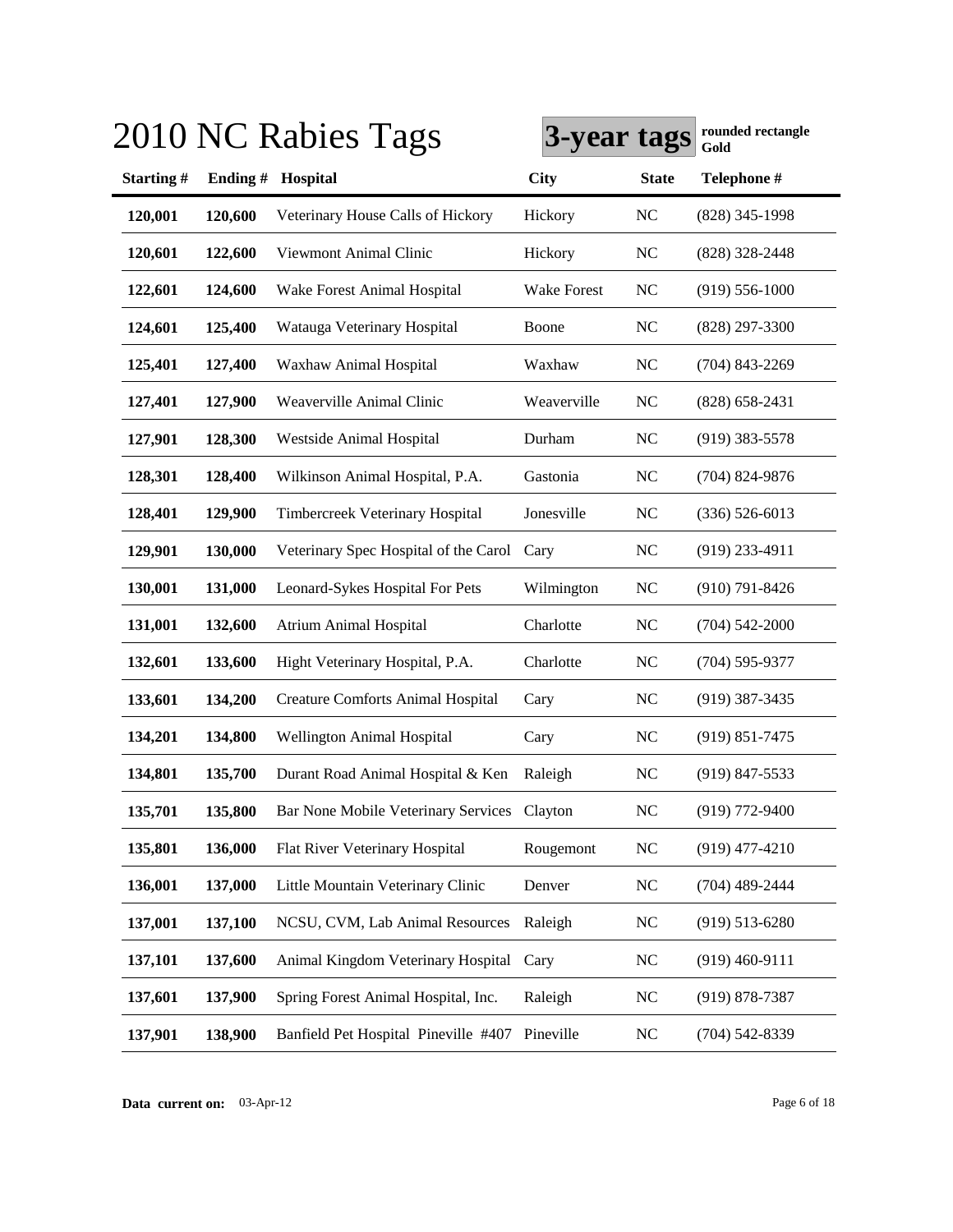|           |         | 2010 NC Rabies Tags                          | 3-year tags       |              | rounded rectangle<br>Gold |
|-----------|---------|----------------------------------------------|-------------------|--------------|---------------------------|
| Starting# | Ending# | Hospital                                     | <b>City</b>       | <b>State</b> | Telephone #               |
| 138,901   | 141,500 | Banfield Pet Hospital Raleigh #059           | Raleigh           | <b>NC</b>    | (919) 790-8337            |
| 141,501   | 142,500 | James Landing Veterinary Hospital            | Jamestown         | <b>NC</b>    | $(336) 852 - 9800$        |
| 142,501   | 144,100 | Lake Cross Veterinary Hospital, P.A.         | Huntersville      | <b>NC</b>    | $(704)$ 948-6300          |
| 144,101   | 144,900 | West Cary Animal Hospital                    | Cary              | <b>NC</b>    | $(919)$ 303-1611          |
| 144,901   | 146,700 | Lake Country Animal Hospital                 | Roanoke Rapids NC |              | $(252)$ 308-1882          |
| 146,701   | 148,700 | Banfield Pet Hospital Garner #597            | Garner            | <b>NC</b>    | $(919)$ 661-1926          |
| 148,701   | 149,700 | Goose Creek Animal Hospital                  | Sunbury           | <b>NC</b>    | $(252)$ 465-4831          |
| 149,701   | 150,700 | Magnolia Animal Hospital                     | Raleigh           | <b>NC</b>    | $(919) 873 - 9190$        |
| 150,701   | 152,200 | Porters Neck Veterinary Hospital             | Wilmington        | <b>NC</b>    | $(910) 686 - 6297$        |
| 152,201   | 152,300 | Eastern Equine Veterinary Clinic             | Walstonburg       | <b>NC</b>    | $(252)$ 753-3162          |
| 152,301   | 160,300 | Banfield Pet Hospital N Durham #5            | Durham            | <b>NC</b>    | $(919) 620 - 8142$        |
| 160,301   | 160,800 | <b>Bridges Mobile Services</b>               | Grover            | <b>NC</b>    | $(704)$ 937-3300          |
| 160,801   | 162,000 | <b>Stoney Creek Animal Hospital</b>          | Charlotte         | <b>NC</b>    | $(704)$ 717-0616          |
| 162,001   | 162,500 | Animal Hospital of Peak Plaza                | Apex              | <b>NC</b>    | $(919)$ 362-0515          |
| 162,501   | 162,700 | Mobile Large Animal Veterinary Ser           | Troutman          | <b>NC</b>    | $(704) 528 - 1717$        |
| 162,701   | 163,000 | HillTop Animal Hospital                      | Fuquay-Varina     | <b>NC</b>    | $(919) 552 - 5232$        |
| 163,001   | 163,200 | Spay Neuter Assistance Program               | New Hill          | <b>NC</b>    | $(919) 783 - 7627$        |
| 163,201   | 163,700 | 70 West Veterinary Hospital                  | Havelock          | <b>NC</b>    | $(252)$ 447-9525          |
| 163,701   | 165,500 | Banfield Pet Hospital Charlotte #410         | Charlotte         | <b>NC</b>    | $(704)$ 599-3488          |
| 165,501   | 165,800 | Vet Mobile, PLLC                             | Cary              | <b>NC</b>    | $(919)$ 467-6297          |
| 165,801   | 166,200 | Mobile Vet Care of S Charlotte               | Charlotte         | <b>NC</b>    | $(704)$ 458-4928          |
| 166,201   | 167,700 | Forest Hills Veterinary Hospital             | Wilmington        | <b>NC</b>    | $(910)$ 362-9955          |
| 167,701   | 168,100 | Knightdale Community Animal Hospi Knightdale |                   | <b>NC</b>    | $(919)$ 261-8811          |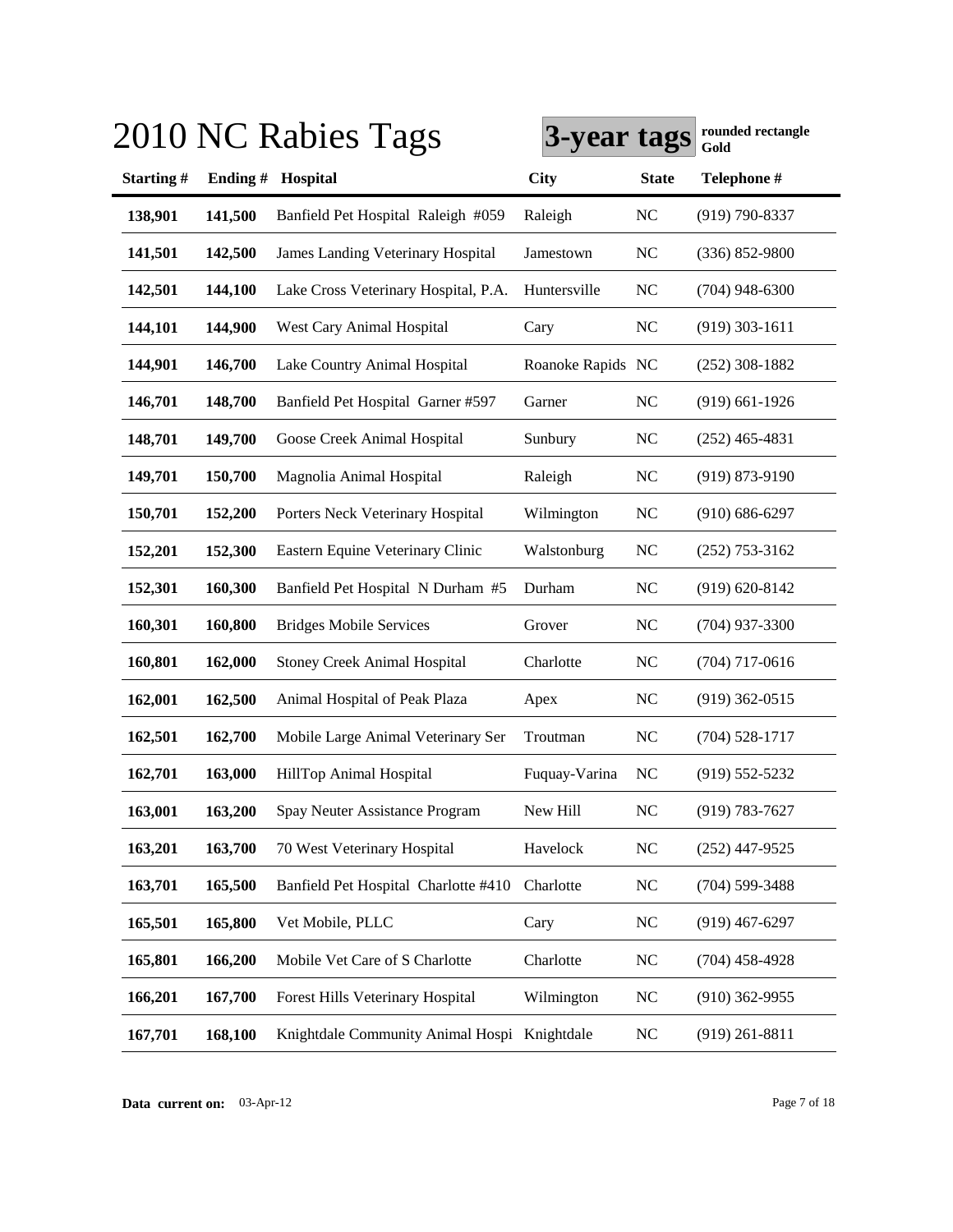|           |         | 2010 NC Rabies Tags                    | 3-year tags         |              | rounded rectangle<br>Gold |
|-----------|---------|----------------------------------------|---------------------|--------------|---------------------------|
| Starting# | Ending# | Hospital                               | <b>City</b>         | <b>State</b> | Telephone #               |
| 168,101   | 169,100 | Academy East Veterinary Hospital       | Fuquay-Varina       | <b>NC</b>    | $(919) 552 - 1040$        |
| 169,101   | 169,900 | <b>Plantation Animal Hospital</b>      | Clayton             | <b>NC</b>    | $(919)$ 359-9977          |
| 169,901   | 171,900 | Banfield Pet Hospital Wilmington #     | Wilmington          | <b>NC</b>    | $(910)$ 796-0401          |
| 171,901   | 172,600 | <b>Ironton Animal Hospital</b>         | Iron Station        | <b>NC</b>    | $(704) 732 - 4424$        |
| 172,601   | 172,900 | Frazier's Mobile Equine                | Benson              | <b>NC</b>    | $(910)$ 578-8373          |
| 172,901   | 173,100 | Dr Kate's Mobile Veterinary Practice   | Raleigh             | <b>NC</b>    | $(919) 832 - 2000$        |
| 173,101   | 174,800 | Banfield Pet Hospital of Cary #595     | Cary                | <b>NC</b>    | $(919) 858 - 8450$        |
| 174,801   | 174,900 | Carolina Vet. Specialists Huntersville | Huntersville        | <b>NC</b>    | $(704)$ 949-1100          |
| 174,901   | 175,400 | All Pets Animal Hospital of Sneads F   | <b>Sneads Ferry</b> | <b>NC</b>    | $(910)$ 327-1100          |
| 175,401   | 177,400 | Banfield Pet Hospital-Brier Creek #5   | Raleigh             | <b>NC</b>    | $(919) 806 - 2960$        |
| 177,401   | 179,900 | Vets for Pets Animal Hospital of Dun   | Dunn                | <b>NC</b>    | $(910) 892 - 3540$        |
| 179,901   | 180,400 | Banfield Pet Hospital White Oak #1     | Garner              | <b>NC</b>    | $(919) 771 - 2344$        |
| 180,401   | 181,100 | Caring Hearts Animal Hospital          | Matthews            | <b>NC</b>    | $(704)$ 893-2799          |
| 181,101   | 182,100 | Tabbs Creek Animal Hospital            | Oxford              | <b>NC</b>    | $(919) 690 - 0024$        |
| 182,101   | 182,200 | Greystone Animal Hospital              | Raleigh             | <b>NC</b>    | $(919) 676 - 1711$        |
| 182,201   | 184,200 | Banfield Pet Hospital- Wake Forest     | Wake Forest         | <b>NC</b>    | $(919) 562 - 3852$        |
| 184,201   | 186,200 | Banfield Pet Hospital Jacksonville #   | Jacksonville        | <b>NC</b>    | $(910)$ 938-1627          |
| 186,201   | 186,300 | Animal Medical Clinic of South Bost    | South Boston        | VA           | $(434)575 - 0034$         |
| 186,301   | 186,400 | Healing Springs Animal Hospital        | Galax               | VA           | $(276)$ 236-5103          |
| 186,401   | 186,500 | Mount Hermon Animal Clinic             | Danville            | VA           | (434) 886-2499            |
| 187,701   | 197,700 | <b>Nash County Animal Control</b>      | Nashville           | <b>NC</b>    | $(252)$ 459-9855          |
| 197,701   | 199,700 | <b>Iredell County Animal Control</b>   | Statesville         | <b>NC</b>    | $(704)$ 878-5424          |
| 199,701   | 199,800 | Humane Society of Concord/Greater      | Concord             | <b>NC</b>    | $(704) 782 - 9416$        |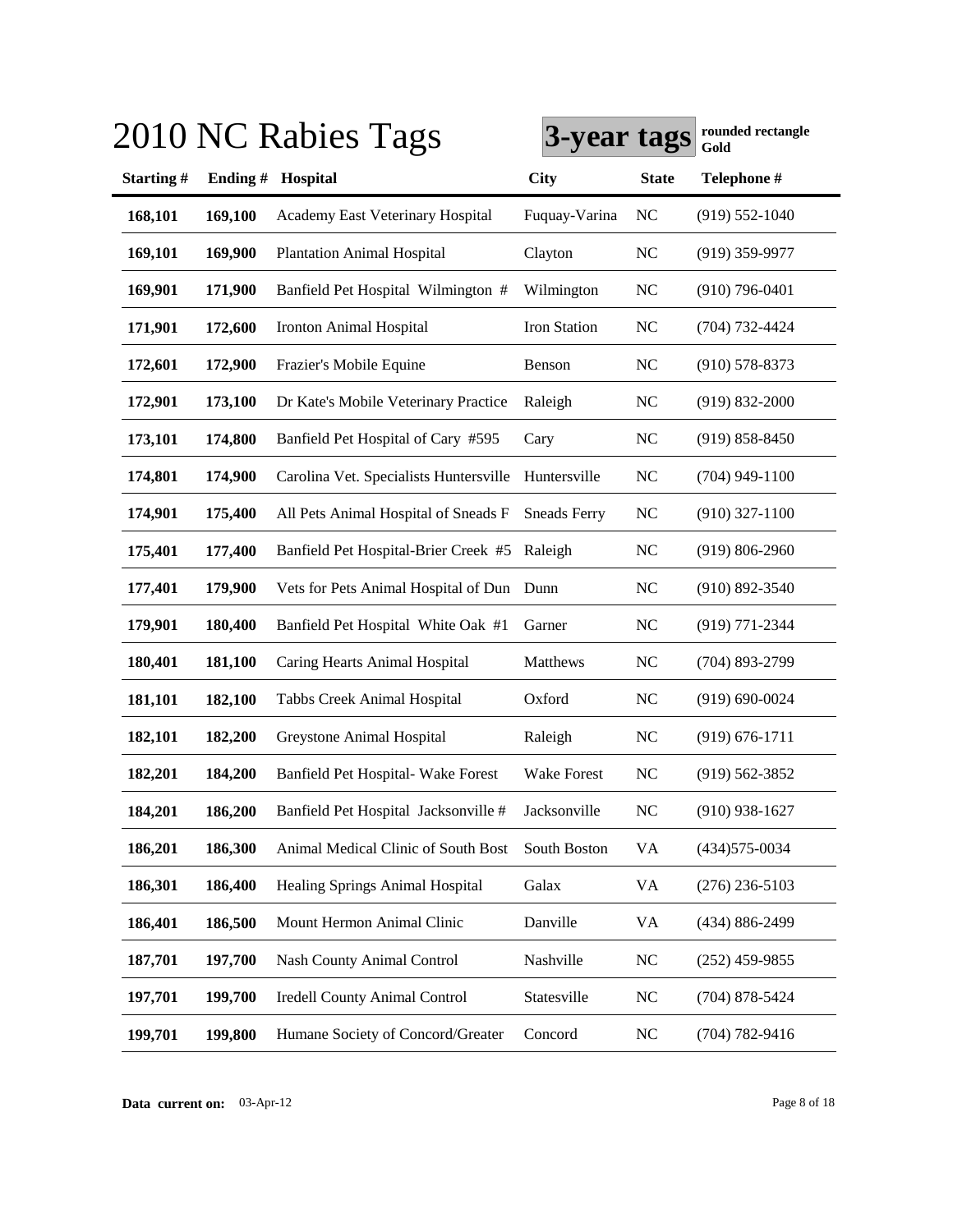|           |         | 2010 NC Rabies Tags                             | 3-year tags          |              | rounded rectangle<br>Gold |
|-----------|---------|-------------------------------------------------|----------------------|--------------|---------------------------|
| Starting# | Ending# | Hospital                                        | <b>City</b>          | <b>State</b> | Telephone #               |
| 199,801   | 200,500 | Davidson County Health Department               | Lexington            | <b>NC</b>    | $(336)$ 242-2310          |
| 200,501   | 202,100 | <b>Cherokee County Health Department</b>        | Murphy               | NC           | (828) 835-3853            |
| 202,101   | 203,800 | City of Charlotte/Mecklenburg Anim              | Charlotte            | <b>NC</b>    | $(704)$ 336-6695          |
| 203,801   | 205,000 | Wayne County Animal Control                     | Goldsboro            | <b>NC</b>    | $(919) 731 - 1439$        |
| 205,001   | 206,500 | Wake County Animal Care & Control               | Raleigh              | <b>NC</b>    | (919) 212-7387            |
| 206,501   | 206,700 | <b>UNC-Chapel Hill</b>                          | Chapel Hill          | <b>NC</b>    | $(919)$ 966-2906          |
| 206,701   | 208,700 | Cumberland County Health Dept.                  | Fayetteville         | <b>NC</b>    | $(910)$ 433-3673          |
| 208,701   | 208,800 | Durham County Animal Shelter                    | Durham               | NC           | $(919) 560 - 0640$        |
| 208,801   | 209,800 | Forsyth County Health Dept                      | <b>Winston Salem</b> | NC           | $(336)$ 703-3149          |
| 209,801   | 209,900 | Greene County Health Dept                       | Snow Hill            | <b>NC</b>    | $(252)$ 747-8183          |
| 209,901   | 210,400 | <b>NCSU CVM Pharmacy</b>                        | Raleigh              | <b>NC</b>    | $(919) 513 - 6572$        |
| 210,401   | 232,400 | New Hanover County Animal Control Wilmington    |                      | <b>NC</b>    | $(910)$ 798-7500          |
| 227,001   | 227,100 | <b>Brown Creek Animal Hospital</b>              | Polkton              | NC           | $(704)$ 272-5500          |
| 232,401   | 233,200 | Pet Overpopulation Patrol                       | Chapel Hill          | <b>NC</b>    | $(919)$ 942-2250          |
| 233,201   | 233,300 | Operation Catnip, Inc.                          | Garner               | <b>NC</b>    | $(919)$ 350-7983          |
| 233,301   | 233,900 | Warrenton Animal Clinic                         | Warrenton            | <b>NC</b>    | $(252)$ 257-0737          |
| 233,901   | 234,100 | Close Calls, PLLC                               | Raleigh              | <b>NC</b>    | (919) 749-3590            |
| 234,101   | 234,400 | Healthy Pets Mobile Vet                         | Clayton              | <b>NC</b>    | (919) 329-7387            |
| 234,401   | 235,700 | Banfield Pet Hospital of Apex #602              | Apex                 | <b>NC</b>    | $(919)$ 387-0954          |
| 235,901   | 236,000 | Safe Haven for Cats, Attn: Dr. King             | Raleigh              | <b>NC</b>    | $(919) 872 - 1128$        |
| 235,901   | 236,000 | The Oaks Veterinary Clinic                      | Smithfield           | <b>VA</b>    | $(757)$ 357-2324          |
| 236,001   | 236,500 | Polk County Animal Control                      | Columbus             | <b>NC</b>    | $(828) 894 - 3001$        |
| 236,501   | 237,500 | Banfield Pet Hospital #1095 Mooresv Mooresville |                      | <b>NC</b>    | (704) 799-3812            |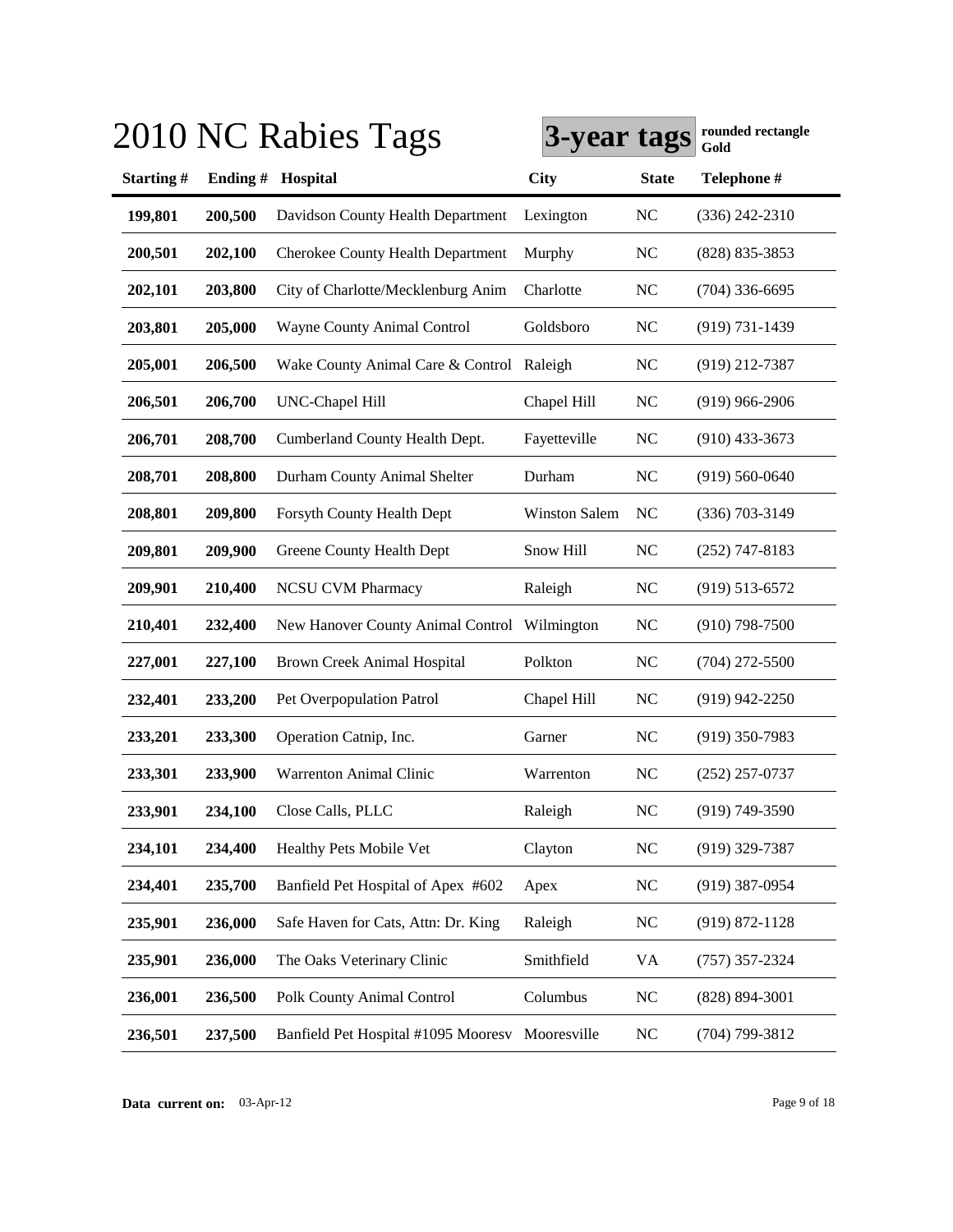|           |         | 2010 NC Rabies Tags                       | 3-year tags          |              | rounded rectangle<br>Gold |
|-----------|---------|-------------------------------------------|----------------------|--------------|---------------------------|
| Starting# | Ending# | Hospital                                  | <b>City</b>          | <b>State</b> | Telephone #               |
| 237,501   | 238,000 | Keel's Critter Mobile Service             | Robersonville        | <b>NC</b>    | $(252) 531 - 4105$        |
| 238,001   | 238,600 | Heritage Animal Hospital                  | <b>Wake Forest</b>   | <b>NC</b>    | $(919)$ 453-1112          |
| 238,601   | 239,400 | Banfield Pet Hospital #412                | Greensboro           | <b>NC</b>    | $(336) 852 - 6121$        |
| 239,401   | 241,400 | Banfield Pet Hospital #413                | Greensboro           | <b>NC</b>    | $(336)$ 545-8333          |
| 241,401   | 242,200 | Banfield Pet Hospital #414 Winston        | <b>Winston Salem</b> | <b>NC</b>    | $(336)$ 377-3026          |
| 242,201   | 243,300 | <b>Bunn Animal Hospital</b>               | <b>Bunn</b>          | <b>NC</b>    | $(919)$ 496-7401          |
| 243,301   | 244,800 | Banfield Pet Hospital #415 Fayettevi      | Fayetteville         | <b>NC</b>    | $(910) 864 - 1337$        |
| 244,801   | 246,800 | <b>Buckley Animal Hospital</b>            | Charlotte            | <b>NC</b>    | $(704)$ 540-5077          |
| 246,801   | 247,600 | Banfield Pet Hospital of Arden #1207      | Arden                | <b>NC</b>    | $(828) 681 - 0519$        |
| 247,601   | 249,100 | Four Paws Veterinary Hospital             | Southport            | <b>NC</b>    | $(910)$ 457-7387          |
| 249,101   | 249,700 | Banfield Pet Hospital #1413               | Burlington           | <b>NC</b>    | $(336) 524-9106$          |
| 249,701   | 250,100 | <b>Tyson Animal Hospital</b>              | Durham               | <b>NC</b>    | $(919)$ 544-8297          |
| 250,101   | 250,700 | Banfield Pet Hospital - Hickory #41       | Hickory              | <b>NC</b>    | $(828)$ 261-0356          |
| 250,701   | 251,300 | Grassy Creek Animal Hospital              | King                 | <b>NC</b>    | $(336)$ 983-2011          |
| 251,301   | 251,700 | Homeward Bound Mobile Vet Servic          | Raleigh              | <b>NC</b>    | $(919)$ 847-2500          |
| 251,701   | 251,900 | Bear Creek Mobile Vet Service             | Alermarle            | <b>NC</b>    | $(704)$ 463-7677          |
| 251,901   | 252,200 | Cary Animal Control                       | Cary                 | <b>NC</b>    | (919) 319-4517            |
| 252,201   | 253,200 | Banfield Pet Hospital #1509               | Charlotte            | <b>NC</b>    | $(704) 583 - 9440$        |
| 253,201   | 254,900 | North End Veterinary Clinic               | Lumberton            | <b>NC</b>    | $(910)$ 738-9368          |
| 254,901   | 255,000 | Holistic Mobile Veterinary Services       | Asheville            | <b>NC</b>    | $(828)$ 278-0450          |
| 255,001   | 255,300 | <b>Outback Mobile Veterinary Services</b> | Morganton            | <b>NC</b>    | (828) 448-9295            |
| 255,301   | 255,600 | Chapel Hill Mobile Vet House Calls        | Chapel Hill          | <b>NC</b>    | $(919)$ 357-3440          |
| 255,601   | 255,700 | Yellowhorse Mobile Vet Service            | Concord              | <b>NC</b>    | $(704)$ 305-3673          |

# **Data current on:** 03-Apr-12 Page 10 of 18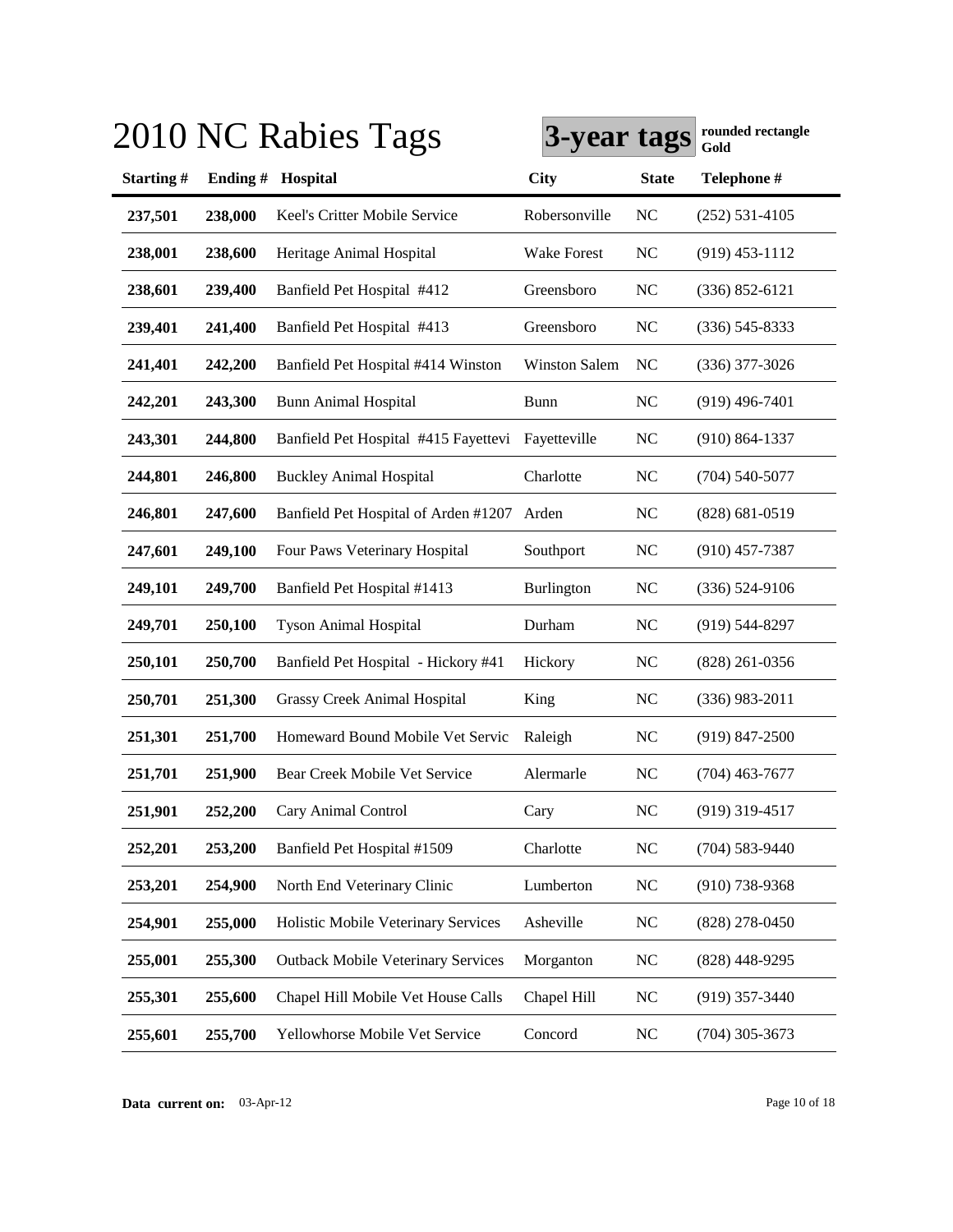|           |         | 2010 NC Rabies Tags                   | 3-year tags           |                | rounded rectangle<br>Gold |
|-----------|---------|---------------------------------------|-----------------------|----------------|---------------------------|
| Starting# | Ending# | Hospital                              | <b>City</b>           | <b>State</b>   | Telephone #               |
| 255,701   | 255,900 | Heart and Hand Vet Hospital           | Charlotte             | <b>NC</b>      | $(704) 573 - 2744$        |
| 255,901   | 256,300 | The Country Vet Mobile Veterinarian   | Hollywood             | MD             | 704-572-2251              |
| 256,301   | 256,800 | Smokey Park Veterinary Hospital       | Candler               | <b>NC</b>      | $(828)$ 665-1001          |
| 256,801   | 256,900 | <b>Tram Road Animal Hospital</b>      | Clinton               | <b>NC</b>      | $(910) 592 - 3102$        |
| 256,901   | 257,700 | Banfield Pet Hospital #1846 Morehea   | Morehead City         | <b>NC</b>      | $(252)$ 247-4442          |
| 257,701   | 258,200 | Dilworth Animal Hospital              | Charlotte             | <b>NC</b>      | (9704) 575-7354           |
| 258,201   | 258,600 | Animal Hospital of Mebane             | Mebane                | N <sub>C</sub> | $(919)$ 304-1600          |
| 258,601   | 258,800 | Franklin County Animal Control        | Louisburg             | <b>NC</b>      | $(919)$ 496-3032          |
| 258,801   | 259,300 | Banfield Pet Hospital #1511 Blacken   | Charlotte             | <b>NC</b>      | $(704)$ 844-6676          |
| 259,301   | 260,000 | Banfield Pet Hospital #1508           | Concord               | <b>NC</b>      | $(704) 782 - 3921$        |
| 260,001   | 260,200 | Cedarwood Mobile Veterinary Servic    | <b>Willow Springs</b> | <b>NC</b>      | $(919)$ 422-8561          |
| 260,201   | 260,400 | Dr Ivey Smith                         | Snow Hill             | <b>NC</b>      | $(252)$ 714-9581          |
| 260,401   | 260,500 | Cats Amore Mobile Vet Practice        | Mocksville            | NC             | $(336)$ 406-2155          |
| 260,501   | 261,000 | Care First Animal Hospital at Grace   | Morrisville           | <b>NC</b>      | 919-462-1212              |
| 261,001   | 261,400 | Albermarle Mobile Veterinary Servic   | Hertford              | <b>NC</b>      | 252-562-4884              |
| 261,401   | 261,800 | Matthews Mobile Vet Service           | Hickory               | <b>NC</b>      | (828) 308-8512            |
| 261,801   | 262,500 | Banfield, Pet Hospital Asheville #120 | Asheville             | <b>NC</b>      | $(828)$ 298-1800          |
| 262,501   | 263,500 | Banfield Pet Hospital Knightdale #19  | Knightdale            | <b>NC</b>      | $(919)$ 266-1747          |
| 263,501   | 263,700 | Harmony Animal Hospital               | Apex                  | <b>NC</b>      | $(919)$ 303-3456          |
| 263,701   | 263,800 | Health in Harmony Int. Mobile Vet S   | Apex                  | <b>NC</b>      | 919-924-4429              |
| 263,901   | 264,000 | Wellspring Holistic Vet Care          | Castle Hayne          | <b>NC</b>      | $(910) 763 - 1230$        |
| 264,001   | 264,100 | Surry Spay Neuter Clinic              | Ararat                | <b>NC</b>      | $(336)$ 756-2578          |
| 264,101   | 264,700 | <b>Cotswold Animal Hospital</b>       | Charlotte             | <b>NC</b>      | $(704)$ 365-3787          |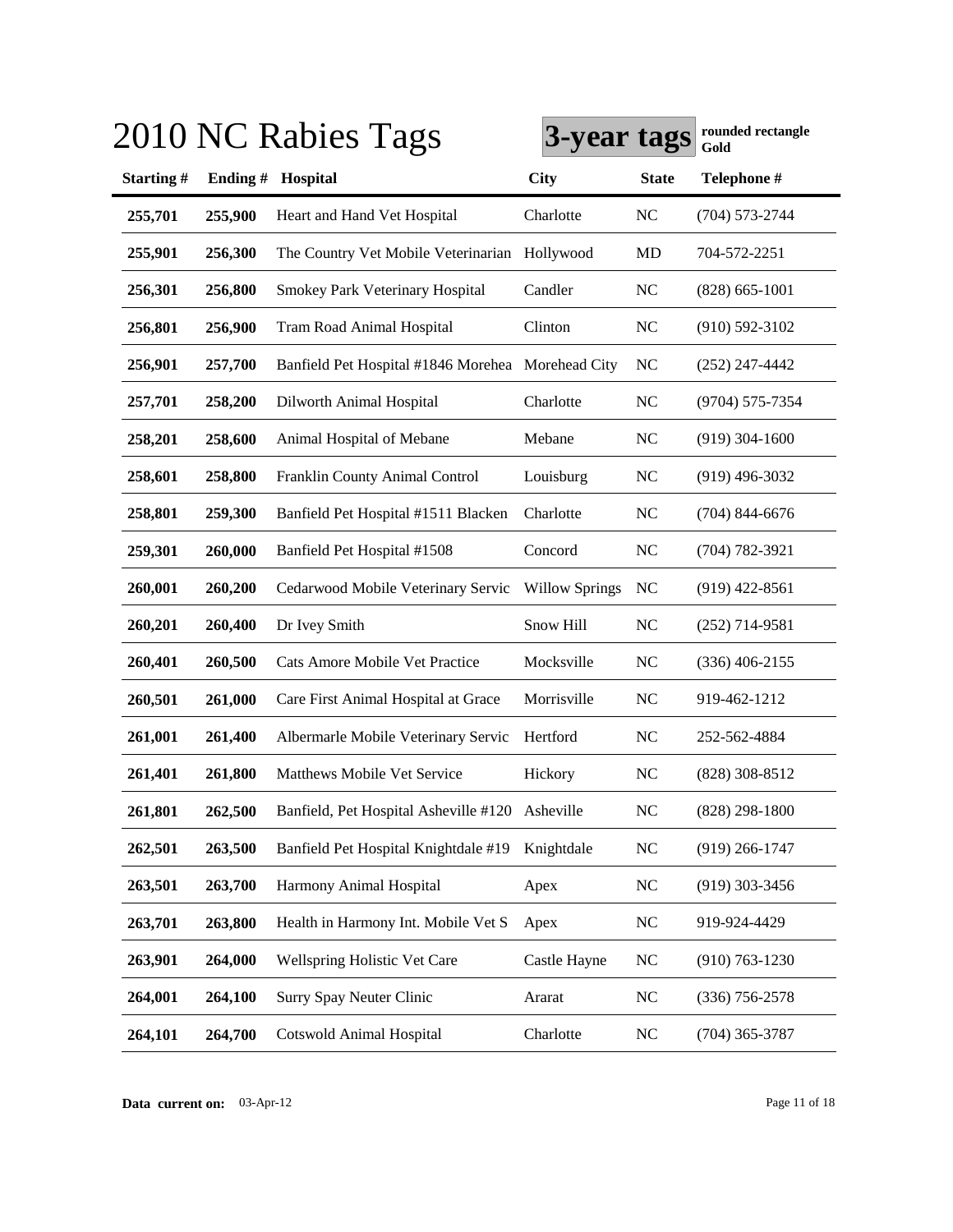|           |         | 2010 NC Rabies Tags                 | 3-year tags         |              | rounded rectangle<br>Gold |
|-----------|---------|-------------------------------------|---------------------|--------------|---------------------------|
| Starting# | Ending# | Hospital                            | <b>City</b>         | <b>State</b> | Telephone #               |
| 264,701   | 265,200 | <b>Baird's Animal Hospital</b>      | Lumberton           | <b>NC</b>    | $(910)$ 739-4998          |
| 265,201   | 265,300 | Piedmont Equine Mobile Veterinary   | Marshville          | <b>NC</b>    | $(704)$ 989-3933          |
| 265,301   | 266,500 | North Paw Animal Hospital, Inc.     | Durham              | NC           | $(919)$ 471-1471          |
| 265,401   | 265,500 | The Kindness Mobile Spay-Neuter Cl  | Maysville           | <b>NC</b>    | $(252)$ 422-6770          |
| 266,501   | 266,600 | Lake Norman Equine Clinic           | Mooresville         | <b>NC</b>    | $(704)$ 278-0321          |
| 266,601   | 266,800 | Mitchell County Animal Rescue Shelt | <b>Spruce Pines</b> | <b>NC</b>    | $(828)$ 765-6952          |
| 266,801   | 266,900 | Swift Creek Animal Hospital, P.A.   | Raleigh             | <b>NC</b>    | $(919) 851 - 8387$        |
| 266,901   | 267,400 | Northwest Animal Hospital           | Oak Ridge           | <b>NC</b>    | $(336)$ 643-8984          |
| 267,401   | 268,000 | Hampstead Animal Hospital (PENDE    | Hampstead           | <b>NC</b>    | $(910) 686 - 4806$        |
| 268,001   | 268,800 | Banfield Pet Hospital #1510         | Charlotte           | <b>NC</b>    | $(704)$ 599-2957          |
| 268,801   | 270,800 | Banfield Pet Hospital Matthews #40  | Matthews            | <b>NC</b>    | $(704)$ 847-7001          |
| 270,801   | 271,300 | A Country Vet Clinic                | Wilmington          | NC           | 910-399-2934              |
| 271,301   | 272,300 | China Grove Animal Hospital         | China Grove         | NC           | $(704)$ 857-1017          |
| 272,301   | 273,300 | Dr. P J Boatwright                  | <b>Brevard</b>      | <b>NC</b>    | $(828)553-5792$           |
| 273,301   | 274,300 | Riverbend Swine Consulting, PC      | Goldsboro           | <b>NC</b>    | $(919) 731 - 3002$        |
| 274,301   | 274,800 | Animal Hospital                     | Whiteville          | <b>NC</b>    | $(910) 642 - 3221$        |
| 274,801   | 275,000 | Spay Neuter Vet Clinic of Sandhills | <b>Vass</b>         | <b>NC</b>    | $(910) 692 - 3499$        |
| 275,001   | 275,100 | <b>Bullock Animal Clinic</b>        | New Bern            | <b>NC</b>    | $(252)$ 637-6161          |
| 275,101   | 275,200 | Mobile Laser Veterinary Services    | Raleigh             | <b>NC</b>    | (919) 720-6686            |
| 275,201   | 275,300 | Holmes Mobile Veterinary Service    | <b>Banner Elk</b>   | <b>NC</b>    | $(828)$ 266-3959          |
| 275,301   | 276,800 | Wilmington Animal Health Care       | Wilmington          | <b>NC</b>    | $(910) 791 - 7101$        |
| 276,801   | 277,100 | Alamance Animal Emergency Hospit    | Burlington          | <b>NC</b>    | $(336)$ 228-7226          |
| 277,101   | 277,200 | Nature Veterinary Center            | South Hill          | VA           | (434) 447-3553            |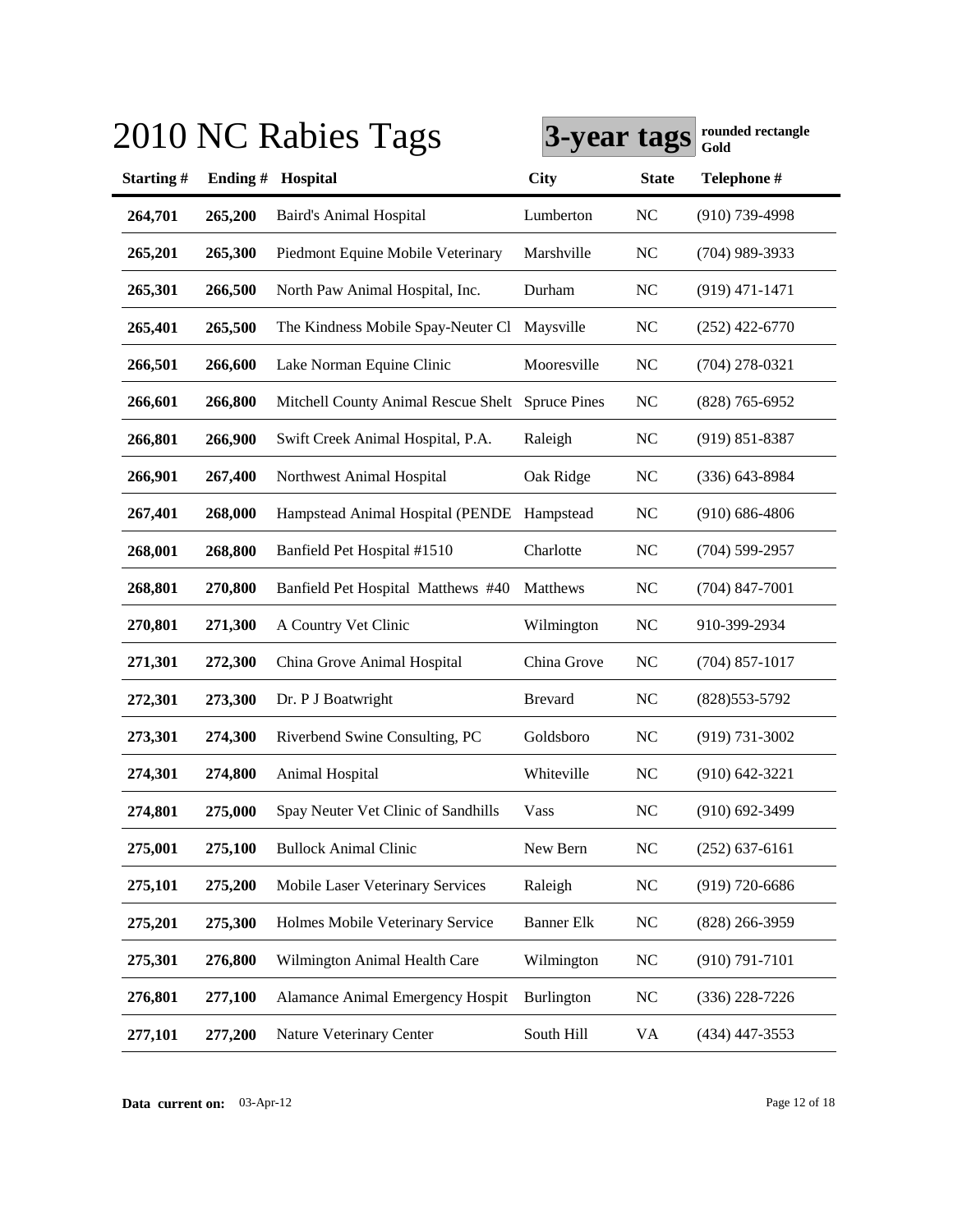|           |         | 2010 NC Rabies Tags                   | 3-year tags          |              | rounded rectangle<br>Gold |
|-----------|---------|---------------------------------------|----------------------|--------------|---------------------------|
| Starting# | Ending# | Hospital                              | <b>City</b>          | <b>State</b> | Telephone #               |
| 277,201   | 277,500 | <b>ABEVET</b>                         | Pittsboro            | <b>NC</b>    | $(919)$ 933-8680          |
| 277,501   | 277,800 | Paws & Claws Mobile Vet               | Huntersville         | <b>NC</b>    | $(704)$ 779-4200          |
| 277,801   | 278,200 | Carolina Animal Hospital of Creedm    | Creedmoor            | <b>NC</b>    | $(919) 528 - 0606$        |
| 278,101   | 278,300 | Shelton's Veterinary Clinic           | Williamston          | <b>NC</b>    | $(252)$ 792-2808          |
| 278,301   | 279,800 | Academy Animal Hospital, P.A.         | Jacksonville         | <b>NC</b>    | $(910)$ 353-3131          |
| 279,801   | 280,500 | Lake Wheeler Veterinary Hospital      | Raleigh              | <b>NC</b>    | $(919) 829 - 5511$        |
| 280,501   | 280,700 | Reedy Creek Animal Clinic COLLEC      | Cary                 | <b>NC</b>    | 919-467-7848              |
| 280,701   | 281,200 | The Pet Hospital                      | <b>Bessemer City</b> | 28           | $(704)$ 629-5390          |
| 281,201   | 282,400 | <b>Foothills Humane Society</b>       | Columbus             | <b>NC</b>    | (828) 863-4444            |
| 281,301   | 282,300 | Banfield Pet Hospital S Durham #60    | Durham               | <b>NC</b>    | $(919)$ 402-8801          |
| 282,401   | 283,600 | Care First Animal Hospital at Oberlin | Raleigh              | <b>NC</b>    | $(919) 832 - 3107$        |
| 283,601   | 283,700 | Dr. Perrin Heartway                   | Pittsboro            | NC           | (919) 444-1371 & 54       |
| 283,701   | 283,800 | Asheville Humane Society              | Asheville            | <b>NC</b>    | (828) 253-6807            |
| 283,801   | 284,800 | Lake Norman Animal Hospital, P.A.     | Mooresville          | <b>NC</b>    | $(704)$ 664-7387          |
| 284,801   | 285,000 | Burlington Animal Shelter/Adoption    | Haw River            | <b>NC</b>    | $(336)$ 578-0343          |
| 285,001   | 285,800 | Fisher Veterinary Hospital, PA        | Raleigh              | <b>NC</b>    | $(919) 790 - 0412$        |
| 285,801   | 285,901 | Phillips Animal Medical Hospital      | Gastonia             | <b>NC</b>    | $(704)$ 867-3514          |
| 285,901   | 286,000 | Clarksville Veterinary Clinic         | Clarksville          | VA           | $(434)$ 374-0166          |
| 286,001   | 287,000 | <b>Tower Animal Hospital</b>          | Raleigh              | <b>NC</b>    | $(919)$ 231-8030          |
| 287,001   | 287,300 | Western Wake Veterinary Service       | Apex                 | <b>NC</b>    | $(919)$ 362-1344          |
| 287,301   | 287,800 | <b>Bladen Animal Hospital</b>         | Elizabethtown        | <b>NC</b>    | $(910) 862 - 3960$        |
| 289,301   | 289,800 | Banfield Pet Hospital - Sou. Pines #1 | Aberdeen             | <b>NC</b>    | $(910) 692 - 4931$        |
| 289,801   | 290,300 | St. Francis Animal Hospital           | Durham               | <b>NC</b>    | $(919)$ 286-2727          |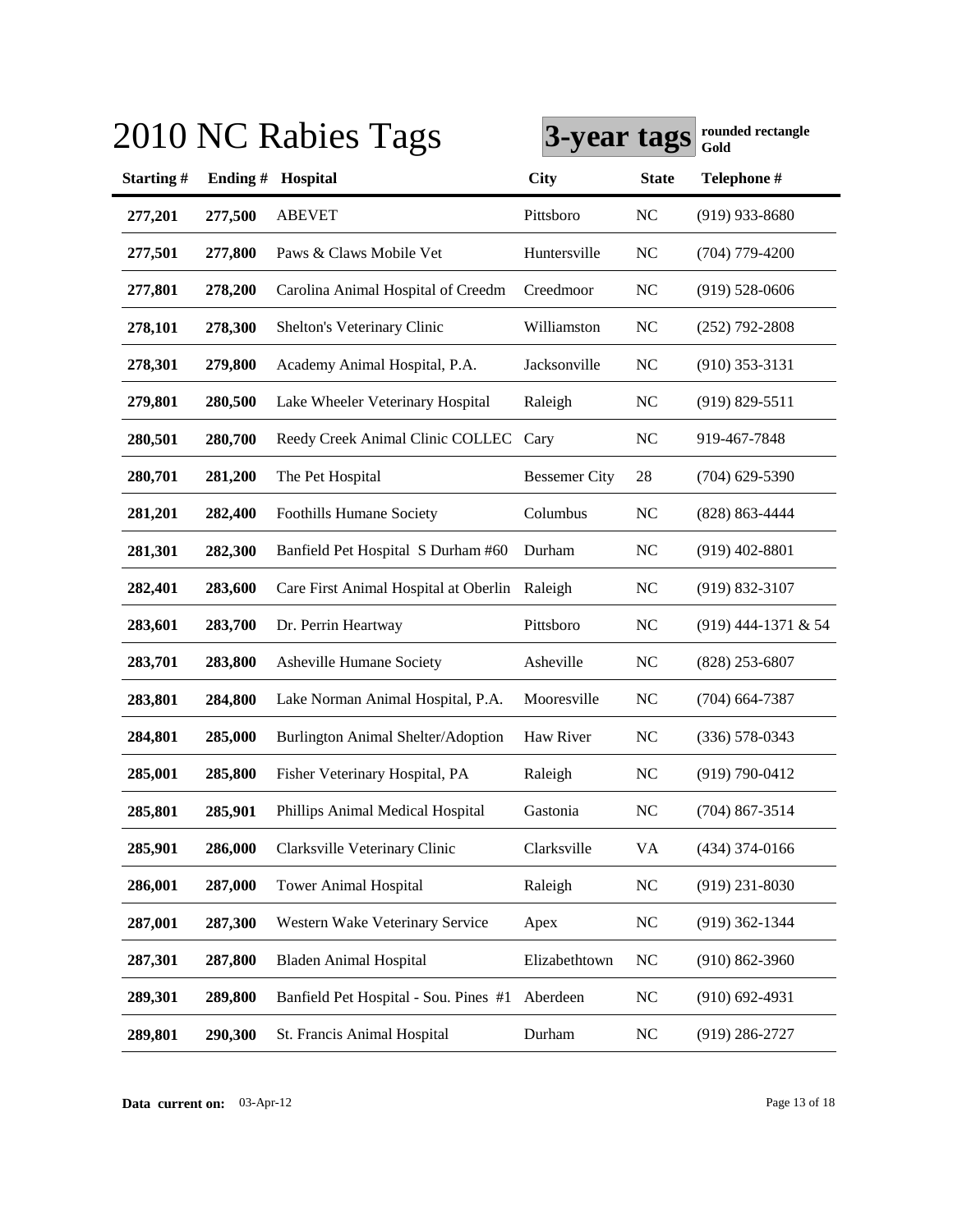|           |         | 2010 NC Rabies Tags                       | 3-year tags   |              | rounded rectangle<br>Gold |
|-----------|---------|-------------------------------------------|---------------|--------------|---------------------------|
| Starting# | Ending# | Hospital                                  | <b>City</b>   | <b>State</b> | Telephone #               |
| 290,301   | 292,300 | <b>Union County Animal Services Burea</b> | Monroe        | <b>NC</b>    | $(704)$ 283-3548          |
| 292,301   | 292,700 | Friends for Animals/Humane Society        | Morganton     | NC           | $(828)$ 433-1115          |
| 292,701   | 292,800 | Woodlawn Animal Hospital, P.A.            | Charlotte     | <b>NC</b>    | $(704)$ 523-3576          |
| 292,801   | 293,300 | <b>NCSU CVM Mobile Surgery</b>            | Raleigh       | <b>NC</b>    | $(919) 606 - 2752$        |
| 293,301   | 294,400 | NorthLake Mobile Vet Equine Servic        | Huntersville  | <b>NC</b>    | 704-883-2243              |
| 293,301   | 293,600 | Mobile Vet to Pet Service & Clinic        | Hickory       | <b>NC</b>    | $(828)$ 446-9838          |
| 293,601   | 293,700 | Whispering Waters Animal Care/Mo          | Boone         | <b>NC</b>    | $(828)$ 264-8077          |
| 293,701   | 293,800 | Paws At Your Doorstep Mobile Vet S        | Cary          | <b>NC</b>    | 919-247-2670              |
| 293,801   | 294,300 | Banfield Pet Hospital #411 Winston-       | Winston-Salem | NC           | $(336)$ 765-8339          |
| 294,401   | 294,700 | <b>Hyde County Animal Services</b>        | Fairfield     | <b>NC</b>    | $(252)$ 945-5543          |
| 294,701   | 294,800 | Dr Richard D. Kirkman                     | Siler City    | <b>NC</b>    | $(919) 742 - 5500$        |
| 294,801   | 295,000 | Alexander At The Park Vet Hospital        | Durham        | <b>NC</b>    | 919-484-9909              |
| 295,001   | 295,100 | Vetcare Mobile Service                    | Cary          | <b>NC</b>    | $(919)$ 363-0773          |
| 295,101   | 295,200 | Browning Mobile Veterinary Service        | Sanford       | <b>NC</b>    | $(919) 880 - 1380$        |
| 295,201   | 295,300 | Southport Oak Island Animal Rescue        | Southport     | <b>NC</b>    | $(910)$ 457-6340          |
| 295,301   | 295,400 | Cashiers-Highlands Humane Society         | Cashiers      | <b>NC</b>    | (828) 743-5752            |
| 295,401   | 295,500 | Onslow Animal Hospital, Inc.              | Jacksonville  | <b>NC</b>    | (910) 347-1219            |
| 295,501   | 295,600 | East Meets West Mobile Vet Service        | Raleigh       | <b>NC</b>    | 443-756-8600 cell         |
| 295,601   | 295,700 | Lexington Large Animal Medicine &         | Lexington     | <b>NC</b>    | $(336)$ 787-4901          |
| 295,701   | 296,100 | Pamlico Co Health Dept                    | Bayboro       | <b>NC</b>    | $(252)$ 745-5634          |
| 296,101   | 296,200 | Animal Medical Center                     | Danville      | VA           | (434) 793-6477            |
| 296,201   | 296,300 | Pleasant Garden Animal Hospital           | Greensboro    | <b>NC</b>    | $(336)$ 676-8387          |
| 296,301   | 296,800 | Vance County Animal Shelter               | Henderson     | <b>NC</b>    | $(252)$ 492-3136          |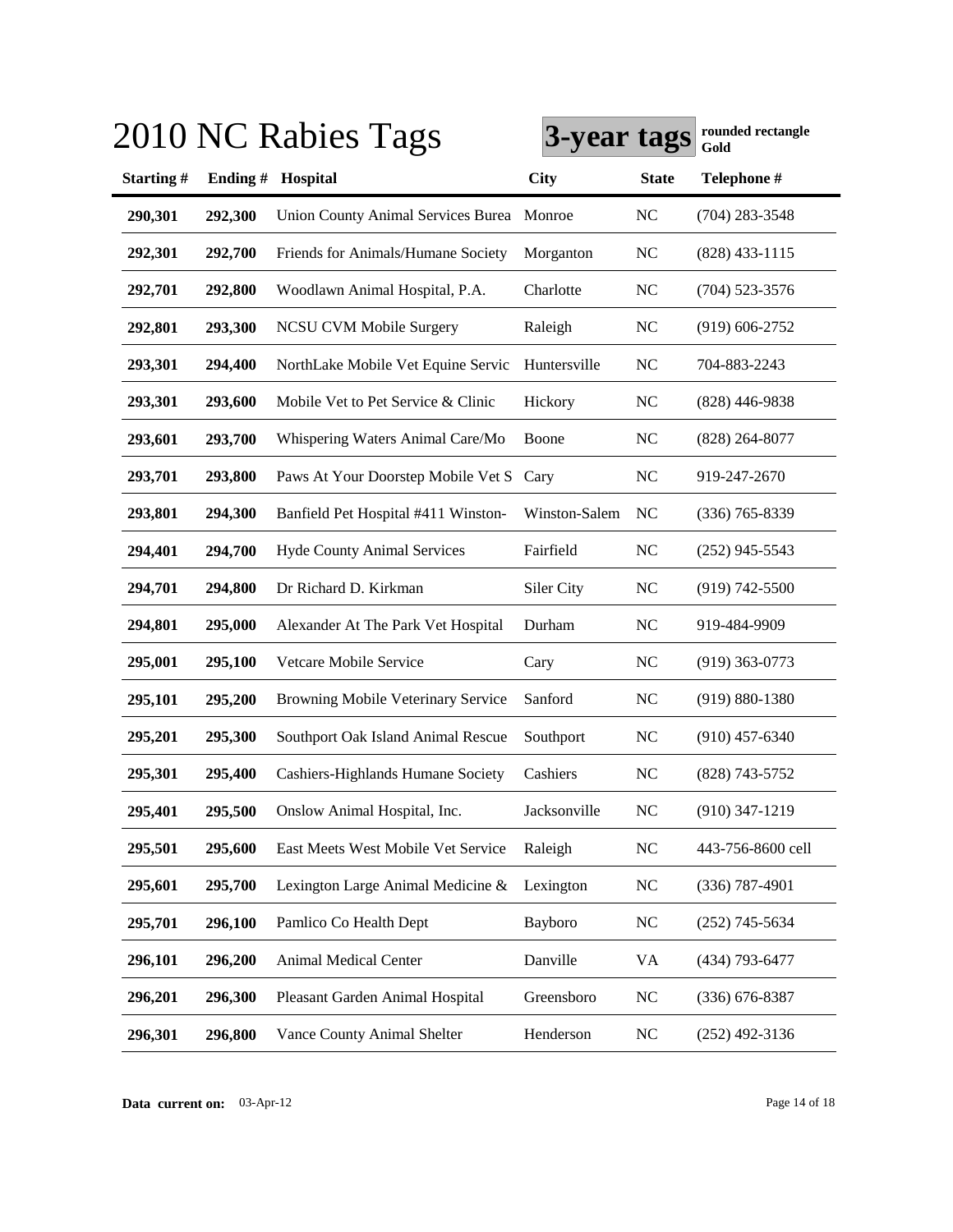|           |         | 2010 NC Rabies Tags                       | 3-year tags   |              | rounded rectangle<br>Gold |
|-----------|---------|-------------------------------------------|---------------|--------------|---------------------------|
| Starting# | Ending# | Hospital                                  | <b>City</b>   | <b>State</b> | Telephone #               |
| 296,801   | 298,800 | Banfield Pet Hospital S Durham #60        | Durham        | <b>NC</b>    | $(919)$ 402-8801          |
| 298,801   | 299,000 | <b>Brown Creek Animal Hospital</b>        | Polkton       | <b>NC</b>    | $(704)$ 272-5500          |
| 299,301   | 299,800 | <b>Ironton Animal Hospital</b>            | Iron Station  | <b>NC</b>    | $(704) 732 - 4424$        |
| 299,801   | 300,300 | A Country Vet Clinic                      | Wilmington    | <b>NC</b>    | 910-399-2934              |
| 300,301   | 300,800 | Banfield Pet Hospital Jacksonville #      | Jacksonville  | <b>NC</b>    | $(910)$ 938-1627          |
| 300,801   | 301,300 | Animal Emergency Clinic of the High Boone |               | <b>NC</b>    | 828-268-2833              |
| 301,701   | 301,800 | <b>Hyde County Animal Services</b>        | Fairfield     | <b>NC</b>    | $(252)$ 945-5543          |
| 302,201   | 302,300 | Apex Veterinary Hospital, Equine, P.      | Apex          | <b>NC</b>    | $(919)$ 362-8878          |
| 302,301   | 302,800 | HillTop Animal Hospital                   | Fuquay-Varina | <b>NC</b>    | $(919) 552 - 5232$        |
| 302,801   | 303,200 | Banfield Pet Hospital #1510               | Charlotte     | <b>NC</b>    | (704) 599-2957            |
| 303,201   | 303,300 | Animal Hospital of Mebane                 | Mebane        | <b>NC</b>    | $(919)$ 304-1600          |
| 303,301   | 303,500 | Magnolia Animal Hospital                  | Raleigh       | <b>NC</b>    | $(919) 873 - 9190$        |
| 303,501   | 303,700 | Vet Mobile, PLLC                          | Cary          | <b>NC</b>    | $(919)$ 467-6297          |
| 303,801   | 303,900 | <b>Bullock Animal Clinic</b>              | New Bern      | <b>NC</b>    | $(252)$ 637-6161          |
| 303,901   | 304,500 | <b>Plantation Animal Hospital</b>         | Matthews      | <b>NC</b>    | $(704)$ 841-2225          |
| 304,501   | 304,900 | City of Charlotte/Mecklenburg Anim        | Charlotte     | <b>NC</b>    | $(704)$ 336-6695          |
| 304,901   | 305,200 | Moyock Animal Hospital                    | Moyock        | <b>NC</b>    | $(252)$ 435-2250          |
| 305,201   | 305,600 | <b>Bunn Animal Hospital</b>               | <b>Bunn</b>   | <b>NC</b>    | $(919)$ 496-7401          |
| 305,601   | 306,100 | Port City Animal Hospital                 | Wilmington    | <b>NC</b>    | 910-452-4093              |
| 305,701   | 305,800 | Dr Ivey Smith                             | Snow Hill     | <b>NC</b>    | $(252)$ 714-9581          |
| 306,101   | 306,400 | Spay Neuter Assistance Program            | New Hill      | <b>NC</b>    | (919) 783-7627            |
| 306,401   | 306,600 | Craven Animal Hospital, P.A.              | New Bern      | <b>NC</b>    | $(252)$ 637-4541          |
| 306,801   | 306,900 | Ambassador Mobile Veterinarian Ser        | Greensboro    | <b>NC</b>    | $(336)$ 379-1227          |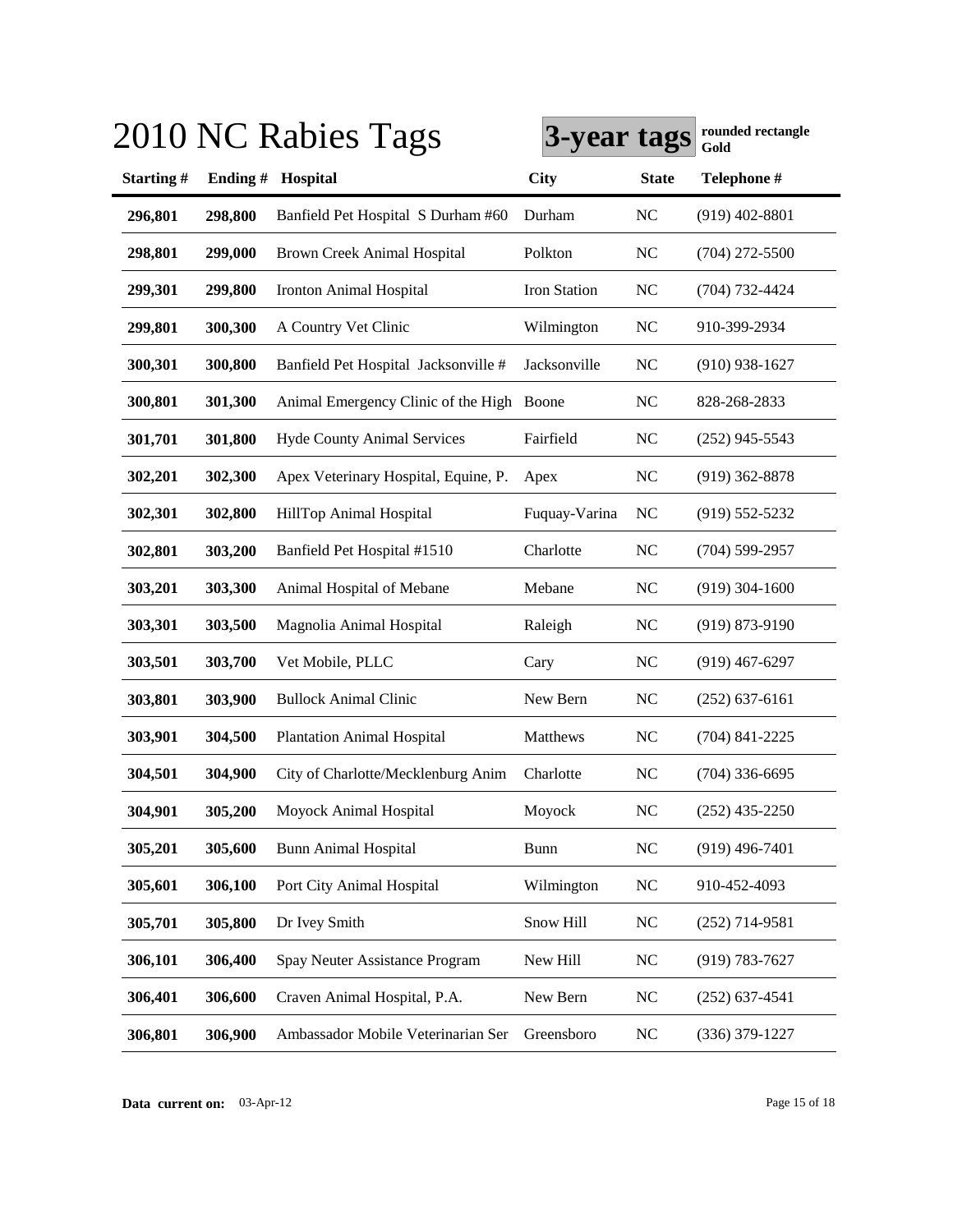|           |         | 2010 NC Rabies Tags                  | 3-year tags           |              | rounded rectangle<br>Gold |
|-----------|---------|--------------------------------------|-----------------------|--------------|---------------------------|
| Starting# | Ending# | Hospital                             | <b>City</b>           | <b>State</b> | Telephone #               |
| 306,901   | 307,100 | Forsyth County Health Dept           | Winston Salem         | NC           | (336) 703-3149            |
| 307,101   | 307,200 | <b>Bayleaf Veterinary Hospital</b>   | Raleigh               | <b>NC</b>    | $(919) 848 - 1926$        |
| 307,301   | 307,500 | Newton Veterinary Clinic             | Newton                | <b>NC</b>    | $(828)$ 464-5020          |
| 307,501   | 307,600 | Mobile Equine & House Call Service   | Charlotte             | <b>NC</b>    | 704-541-3966              |
| 307,601   | 307,700 | Cedarwood Mobile Veterinary Servic   | <b>Willow Springs</b> | <b>NC</b>    | $(919)$ 422-8561          |
| 307,701   | 307,800 | The Carolinas Animal Hospital & De   | Charlotte             | <b>NC</b>    | $(704) 588 - 9788$        |
| 307,801   | 307,900 | Frazier's Mobile Equine              | Benson                | <b>NC</b>    | $(910)$ 578-8373          |
| 307,901   | 308,000 | 70 West Veterinary Hospital          | Havelock              | <b>NC</b>    | $(252)$ 447-9525          |
| 308,001   | 308,100 | Paws At Your Doorstep Mobile Vet S   | Cary                  | <b>NC</b>    | 919-247-2670              |
| 308,101   | 308,200 | Dr. Perrin Heartway                  | Pittsboro             | <b>NC</b>    | (919) 444-1371 & 54       |
| 308,201   | 308,300 | Woodlawn Animal Hospital, P.A.       | Charlotte             | <b>NC</b>    | $(704)$ 523-3576          |
| 308,301   | 308,400 | Harmony Animal Hospital              | Apex                  | <b>NC</b>    | $(919)$ 303-3456          |
| 308,401   | 308,700 | Banfield Pet Hospital #415 Fayettevi | Fayetteville          | <b>NC</b>    | $(910) 864 - 1337$        |
| 308,701   | 308,800 | Targhee Small Animal Hospital-SEE    | West End              | <b>NC</b>    | 910-420-2890              |
| 308,801   | 308,900 | Surry Spay Neuter Clinic             | Ararat                | <b>NC</b>    | $(336)$ 756-2578          |
| 308,901   | 309,200 | Gandy Animal Hospital                | Rockingham            | <b>NC</b>    | $(910)$ 997-2518          |
| 309,201   | 309,300 | Downtown Mobile Vet Service          | Raleigh               | <b>NC</b>    | 919-917-8312              |
| 309,301   | 309,400 | Magnolia Animal Hospital             | Raleigh               | <b>NC</b>    | $(919) 873 - 9190$        |
| 309,401   | 309,500 | Greystone Animal Hospital            | Raleigh               | <b>NC</b>    | $(919) 676 - 1711$        |
| 309,501   | 309,600 | Phillips Animal Medical Hospital     | Gastonia              | <b>NC</b>    | $(704)$ 867-3514          |
| 309,601   | 309,700 | Creedmoor Road Animal Hospital       | Raleigh               | <b>NC</b>    | 919-783-5191              |
| 309,701   | 309,800 | Banfield Pet Hospital #1508          | Concord               | <b>NC</b>    | (704) 782-3921            |
| 309,801   | 310,100 | Banfield Pet Hospital of Arden #1207 | Arden                 | <b>NC</b>    | $(828) 681 - 0519$        |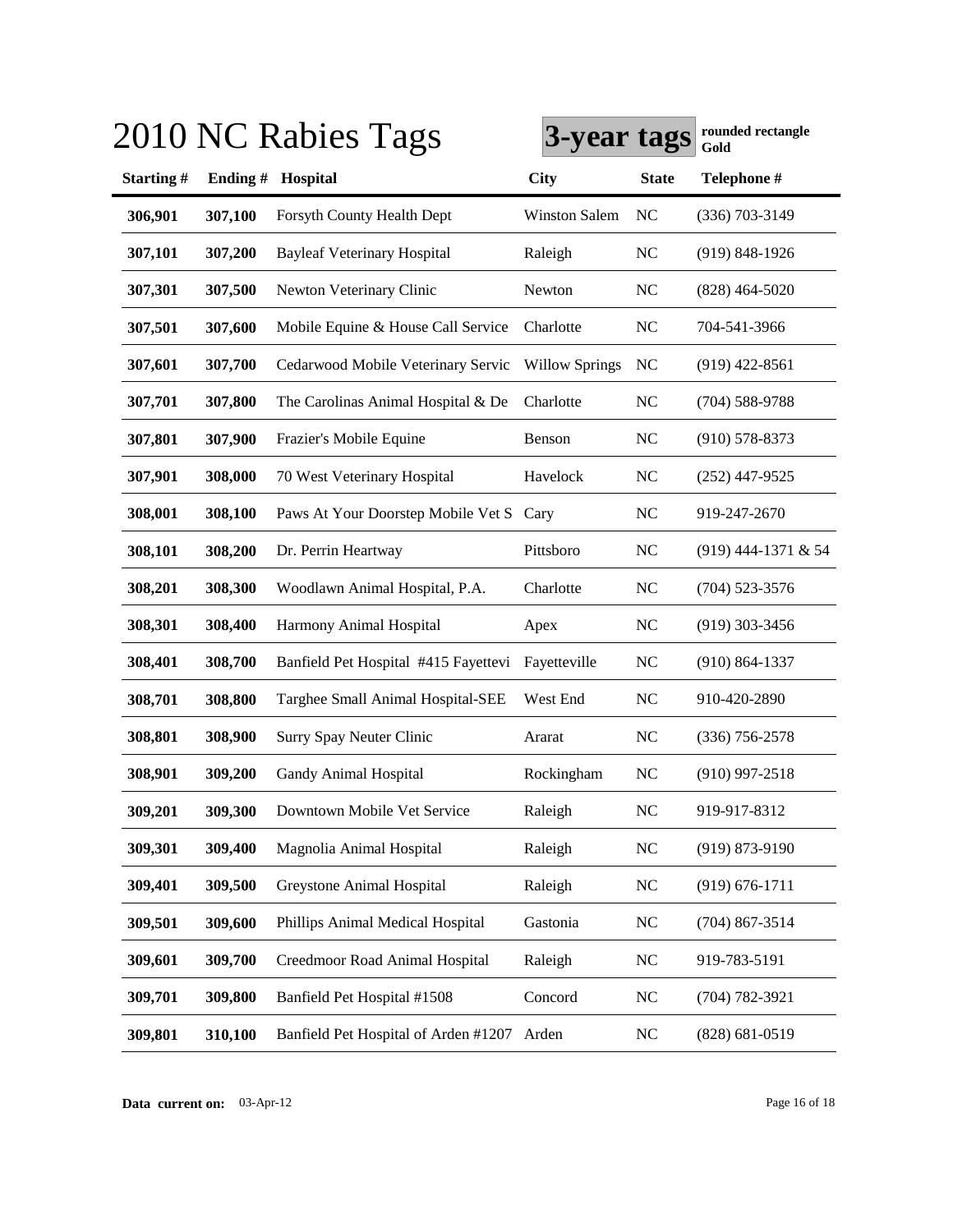|           |         | 2010 NC Rabies Tags                           | 3-year tags |              | rounded rectangle<br>Gold |
|-----------|---------|-----------------------------------------------|-------------|--------------|---------------------------|
| Starting# | Ending# | Hospital                                      | <b>City</b> | <b>State</b> | Telephone #               |
| 310,101   | 310,200 | Downtown Mobile Vet Service                   | Raleigh     | <b>NC</b>    | 919-917-8312              |
| 310,101   | 310,200 | Care First Animal Hospital at Oberlin Raleigh |             | NC           | $(919) 832 - 3107$        |
| 310,201   | 310,300 | <b>Burke Animal Clinic</b>                    | Morganton   | <b>NC</b>    | $(828)$ 437-0481          |
| 310,301   | 311,300 | Wake County Animal Care & Control Raleigh     |             | <b>NC</b>    | (919) 212-7387            |
| 311,301   | 311,400 | Banfield Pet Hospital - Sou. Pines #1         | Aberdeen    | <b>NC</b>    | $(910)$ 692-4931          |
| 311,401   | 311,500 | Banfield Pet Hospital Garner #597             | Garner      | <b>NC</b>    | $(919)$ 661-1926          |
| 311,501   | 311,600 | <b>Tyson Animal Hospital</b>                  | Durham      | <b>NC</b>    | (919) 544-8297            |
| 311,601   | 311,700 | Care First Animal Hospital at Oberlin Raleigh |             | <b>NC</b>    | $(919) 832 - 3107$        |
| 311,701   | 311,800 | Banfield Pet Hospital White Oak #1            | Garner      | <b>NC</b>    | $(919) 771 - 2344$        |
| 311,801   | 313,300 | Long Animal Hospital                          | Charlotte   | <b>NC</b>    | $(704)$ 523-2996          |
| 313,301   | 313,800 | Knightdale Community Animal Hospi Knightdale  |             | <b>NC</b>    | $(919)$ 261-8811          |
| 313,801   | 314,100 | Albermarle Mobile Veterinary Servic           | Hertford    | <b>NC</b>    | 252-562-4884              |
| 314,101   | 314,200 | Triangle Veterinary Referral Hospital         | Durham      | <b>NC</b>    | 919-489-0615              |
| 314,201   | 314,300 | Friend Mobile Vet Service                     | Apex        | <b>NC</b>    | 919-800-8499              |
| 314,301   | 314,800 | Lincolnton Animal Hospital, P.A.              | Lincolnton  | <b>NC</b>    | $(704) 732 - 0728$        |
| 314,801   | 315,300 | Banfield Pet Hospital White Oak #1            | Garner      | <b>NC</b>    | (919) 771-2344            |
| 315,301   | 315,400 | Surry Spay Neuter Clinic                      | Ararat      | <b>NC</b>    | $(336)$ 756-2578          |
| 315,401   | 315,600 | Mobile Laser Veterinary Services              | Raleigh     | <b>NC</b>    | $(919) 720 - 6686$        |
| 315,601   | 315,700 | <b>Outback Mobile Veterinary Services</b>     | Morganton   | <b>NC</b>    | $(828)$ 448-9295          |
| 315,701   | 315,800 | <b>Bullock Animal Clinic</b>                  | New Bern    | <b>NC</b>    | $(252)$ 637-6161          |
| 315,801   | 315,900 | New Life Mobile Vet Service                   | Surf City   | <b>NC</b>    | 910-791-1446              |
| 315,901   | 316,000 | Animal Hospital of Boone                      | Boone       | <b>NC</b>    | $(828)$ 264-7113          |
| 316,001   | 316,300 | <b>Plantation Animal Hospital</b>             | Matthews    | <b>NC</b>    | $(704)$ 841-2225          |